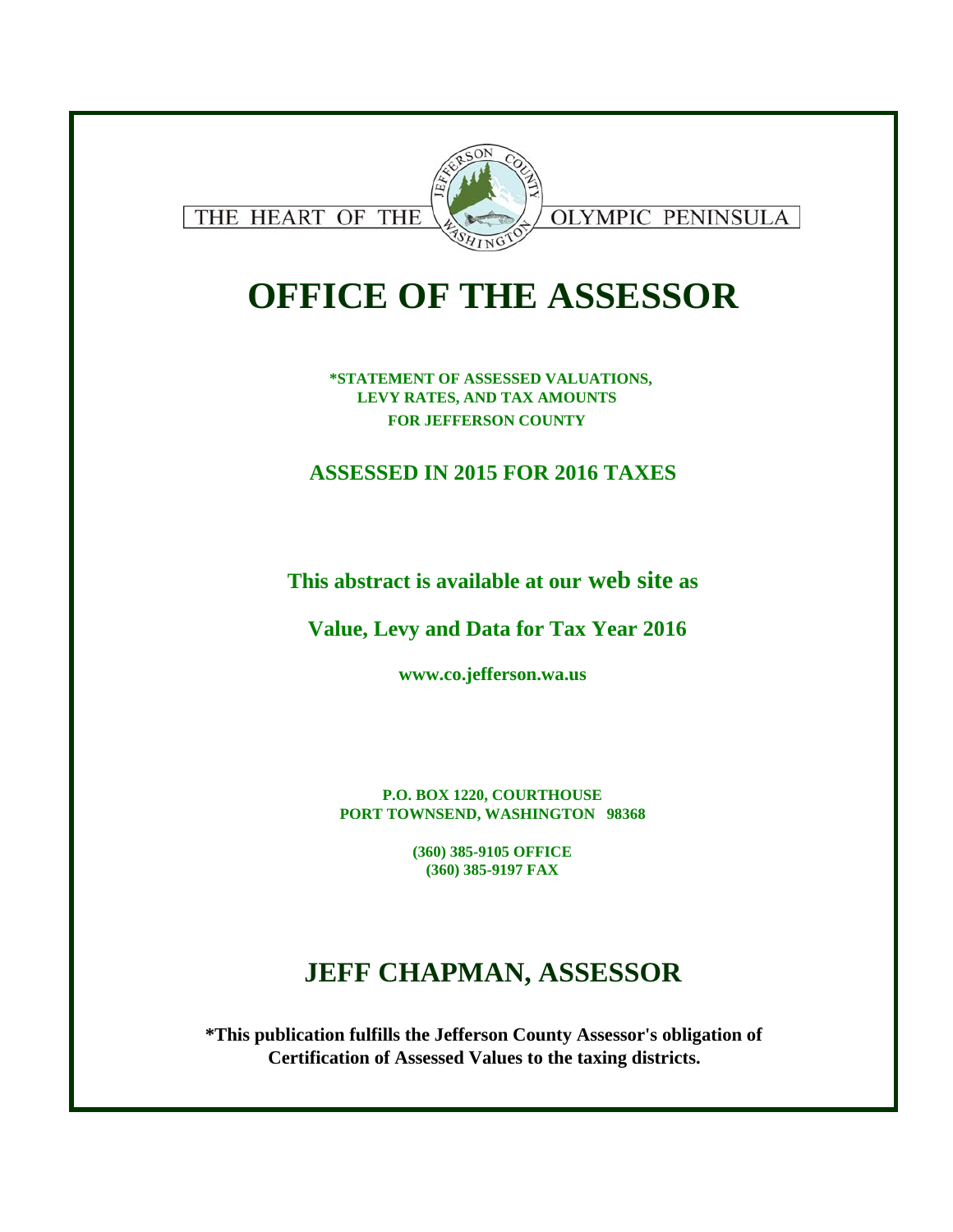|                                                                                                                                                                                                                                                 | 2016 REAL & PERSONAL PROPERTY TAX DISTRIBUTION |                                                                               |                                                                |
|-------------------------------------------------------------------------------------------------------------------------------------------------------------------------------------------------------------------------------------------------|------------------------------------------------|-------------------------------------------------------------------------------|----------------------------------------------------------------|
|                                                                                                                                                                                                                                                 | PERCENTAGE DISTRIBUTION FOR<br>TAX YEAR 2016   |                                                                               |                                                                |
| <b>PORT</b><br><b>CITY</b><br>$2.02\%$<br><b>CEMETERY</b><br>8.48%<br>0.05%<br><b>P.U.D.</b><br>1.08%<br>LIBRARY.<br>3.54%<br><b>PARK &amp; REC.</b><br>0.00%<br>0.05%<br><b>HOSPITAL</b><br>0.95%<br><b>E.M.S.</b><br>4.53%<br>FIRE.<br>10.56% | <b>COUNTY</b><br>16.37%                        | <b>CONSERVATION</b><br><b>FUTURES</b><br>0.48%<br><b>STATE LEVY</b><br>20.97% | <b>COUNTY ROADS</b><br>9.16%<br><b>LOCAL SCHOOLS</b><br>21.76% |
| <b>TAXING DISTRICT:</b>                                                                                                                                                                                                                         |                                                | <b>LEVY AMOUNT</b>                                                            | %                                                              |
| STATE LEVY (SCHOOL):                                                                                                                                                                                                                            |                                                | \$9,774,690.00                                                                | 20.97%                                                         |
| LOCAL SCHOOLS:                                                                                                                                                                                                                                  |                                                | \$10,143,760.74                                                               | 21.76%                                                         |
| <b>FIRE DISTRICTS:</b>                                                                                                                                                                                                                          |                                                | \$4,922,329.81                                                                | 10.56%                                                         |
| <b>EMERGENCY MEDICAL SERVICES:</b>                                                                                                                                                                                                              |                                                | \$2,110,035.23                                                                | 4.53%                                                          |
| <b>HOSPITAL DISTRICTS:</b>                                                                                                                                                                                                                      |                                                | \$442,854.21                                                                  | 0.95%                                                          |
| PARK & RECREATION DISTRICT #1:                                                                                                                                                                                                                  |                                                | \$24,044.81                                                                   | 0.05%                                                          |
| <b>PARK &amp; RECREATION DISTRICT #2:</b>                                                                                                                                                                                                       |                                                | \$0.00                                                                        | 0.00%                                                          |
| LIBRARY DISTRICT #1:                                                                                                                                                                                                                            |                                                | \$1,649,395.26                                                                | 3.54%                                                          |
| <b>CEMETERY DISTRICTS:</b>                                                                                                                                                                                                                      |                                                | \$21,128.59                                                                   | 0.05%                                                          |
| <b>PORT OF PORT TOWNSEND:</b>                                                                                                                                                                                                                   |                                                | \$942,242.43                                                                  | 2.02%                                                          |
| <b>PUBLIC UTILITY DISTRICT #1:</b>                                                                                                                                                                                                              |                                                | \$505,613.23                                                                  | 1.08%                                                          |
| CITY OF PORT TOWNSEND:                                                                                                                                                                                                                          |                                                | \$3,951,364.31                                                                | 8.48%                                                          |
| COUNTY CURRENT EXPENSE (w/ M.H., D.D., & V.R.):                                                                                                                                                                                                 |                                                | \$7,631,059.73                                                                | 16.37%                                                         |
| <b>CONSERVATION FUTURES</b>                                                                                                                                                                                                                     |                                                | \$223,636.66                                                                  | 0.48%                                                          |
| COUNTY ROADS (w/DIVERSION):                                                                                                                                                                                                                     | <b>TOTAL:</b>                                  | \$4,269,169.83<br>\$46,611,324.84                                             | 9.16%<br>100.00%                                               |
|                                                                                                                                                                                                                                                 |                                                |                                                                               |                                                                |
| LOCALLY ASSESSED REAL & PERSONAL VALUATION:                                                                                                                                                                                                     |                                                | \$4,673,978,115                                                               |                                                                |
| LESS SENIOR CITIZEN EXEMPTIONS (A & B):                                                                                                                                                                                                         |                                                |                                                                               | \$66,195,113                                                   |
| PUBLIC UTILITIES ASSESSED VALUATION:                                                                                                                                                                                                            | <b>TOTAL TAXABLE VALUE:</b>                    | \$31,808,917                                                                  | \$4,639,591,919                                                |
|                                                                                                                                                                                                                                                 |                                                |                                                                               |                                                                |
| COUNTY WIDE NEW CONSTRUCTION IN 2015:                                                                                                                                                                                                           |                                                |                                                                               | \$27,881,844                                                   |
| <b>FIRE PATROL</b>                                                                                                                                                                                                                              |                                                |                                                                               | \$194,738.73                                                   |
| <b>TOTAL AMOUNT FORCASTED FOR</b>                                                                                                                                                                                                               | FOR BOND LEVIES:                               |                                                                               | \$86,860.74                                                    |
| <b>TIMBER TAX DISTRIBUTION:</b>                                                                                                                                                                                                                 | FOR SCHOOL M & O LEVIES:                       |                                                                               | \$118,068.35                                                   |
|                                                                                                                                                                                                                                                 |                                                |                                                                               |                                                                |
|                                                                                                                                                                                                                                                 | FOR REMAINING DISTRICTS:                       |                                                                               | \$704,652.82                                                   |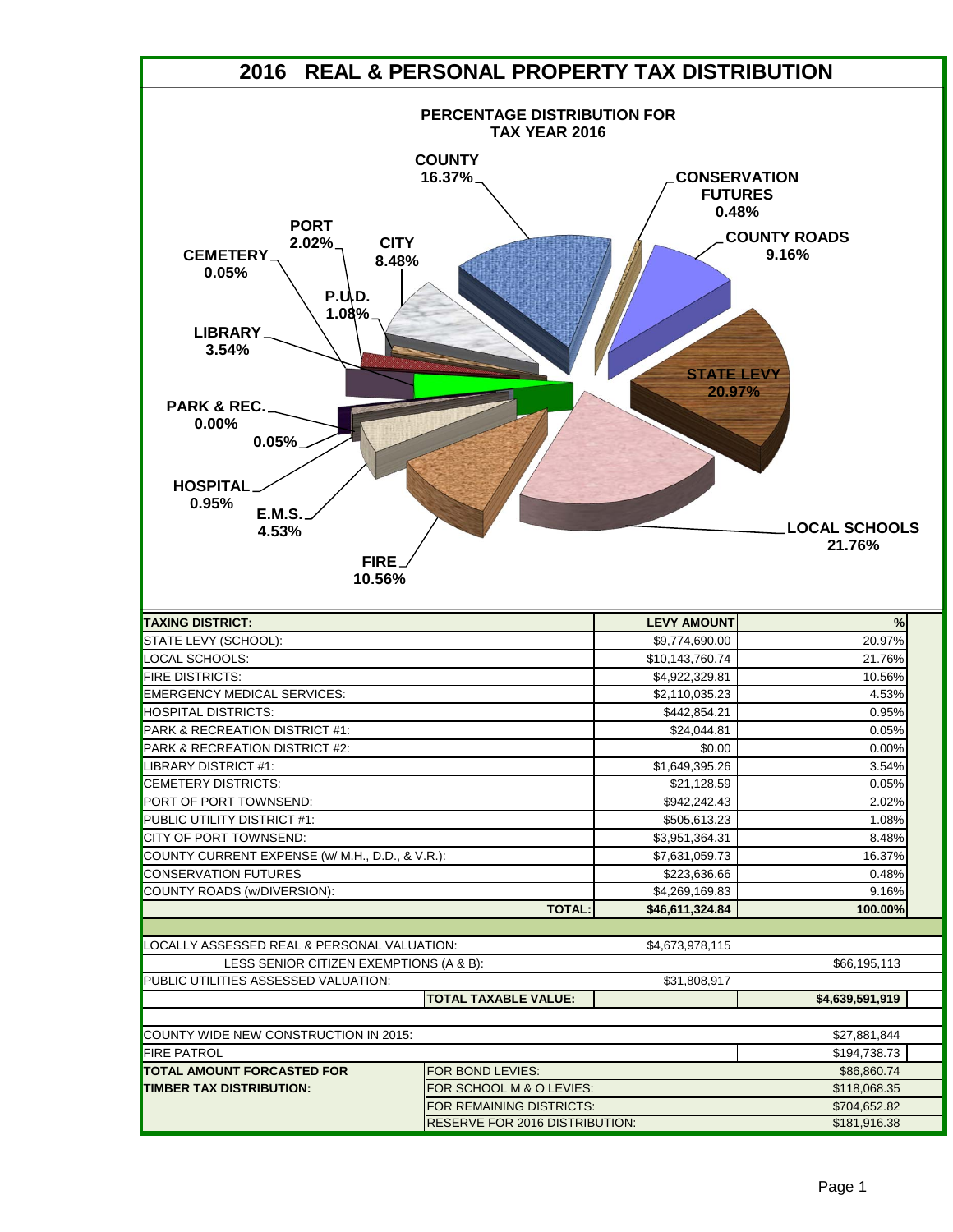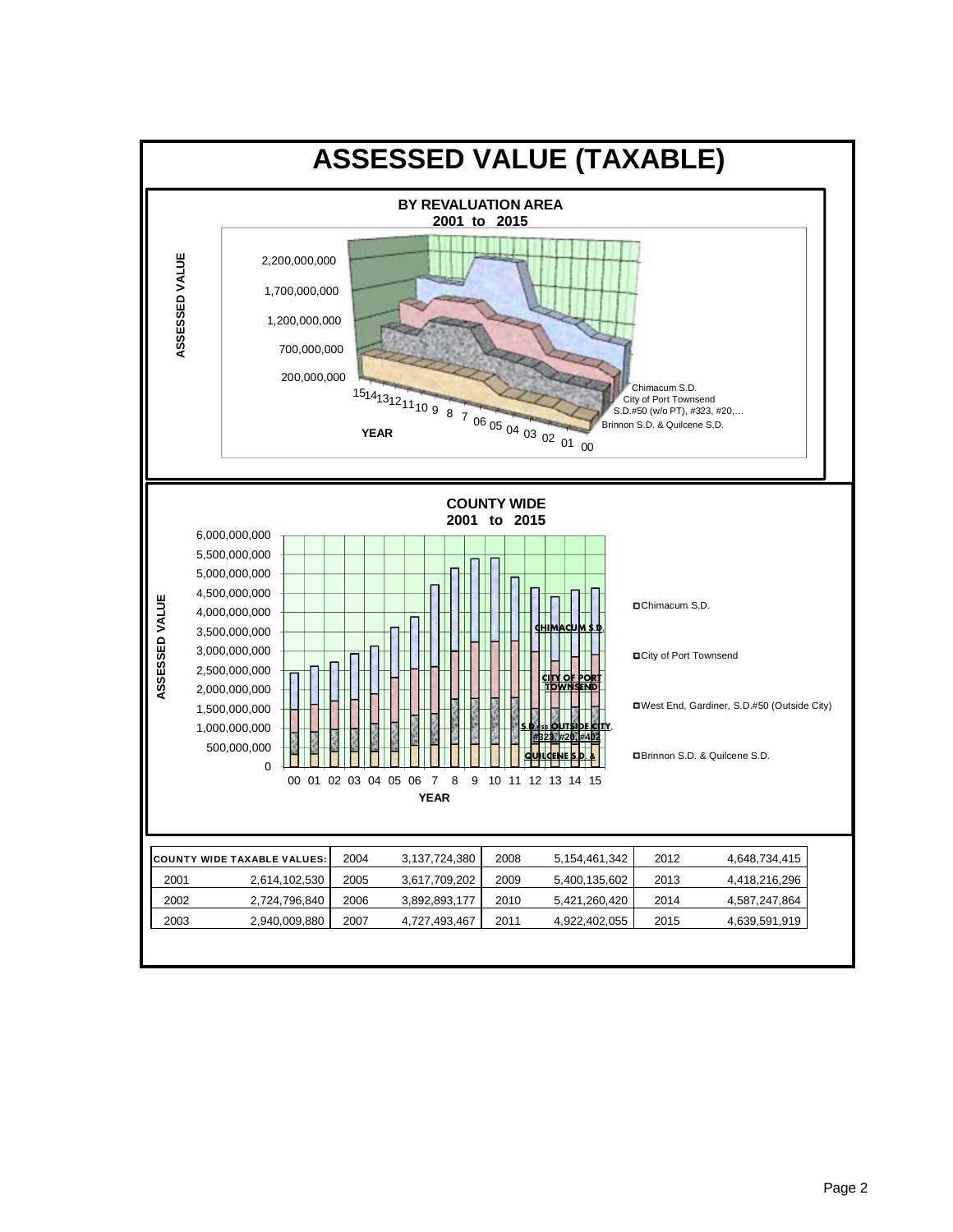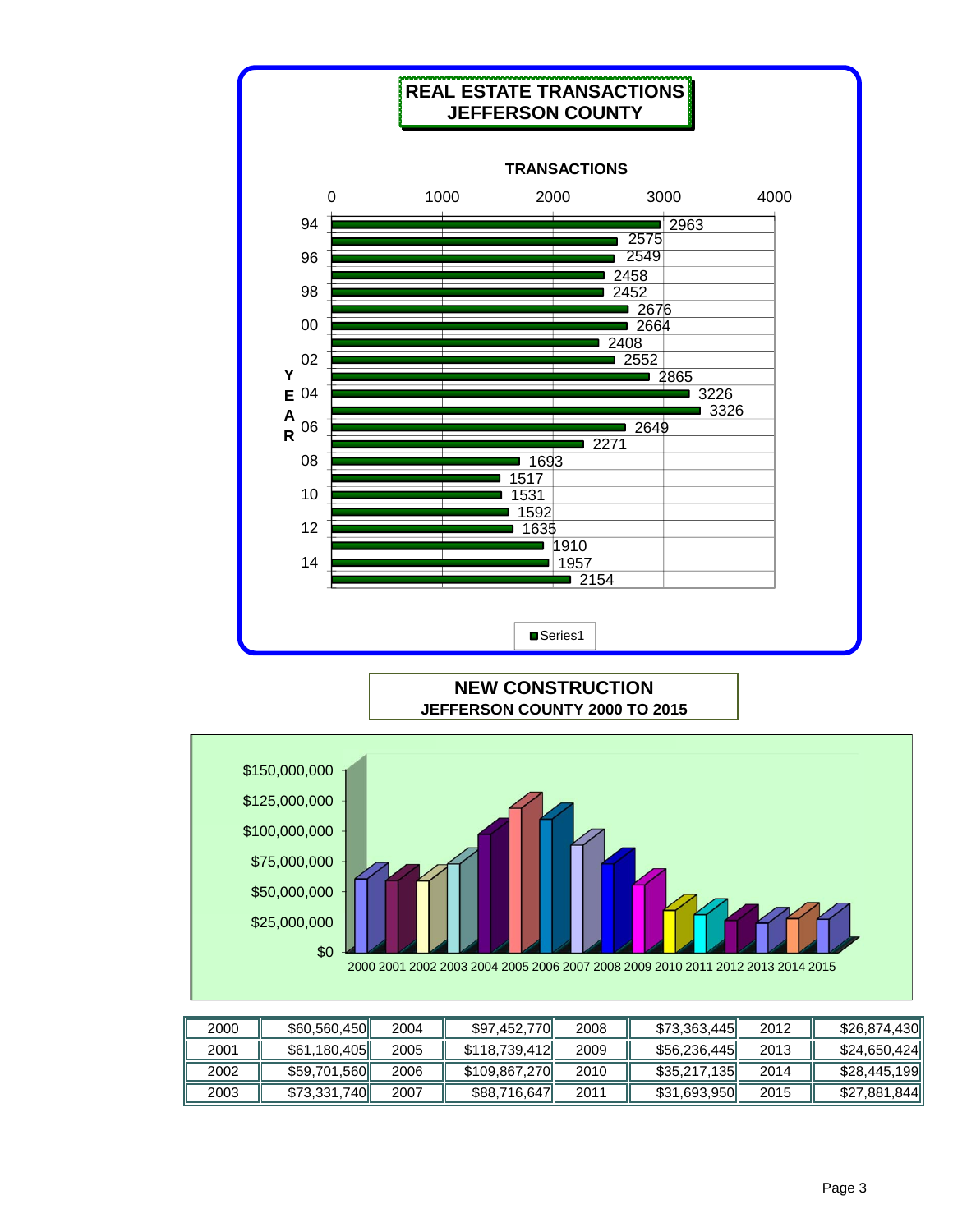|                                                        |   |                                          | <b>CALENDAR OF BONDS &amp; VOTED LEVIES</b>                                                                                                                                                                                                                                           |                                  |                  |                       |                |                  |              |                            |                                                                                                                                                                                                                                                                                                                                   |                   |                   |                       |                                                                                                                                                                                                                                                                                                                                                                                                                             |                         |                   |                                                                                                                                                                                                                                                                                                                     |                                   |                   |                   |                   |                  |                                                                   |                       |             |
|--------------------------------------------------------|---|------------------------------------------|---------------------------------------------------------------------------------------------------------------------------------------------------------------------------------------------------------------------------------------------------------------------------------------|----------------------------------|------------------|-----------------------|----------------|------------------|--------------|----------------------------|-----------------------------------------------------------------------------------------------------------------------------------------------------------------------------------------------------------------------------------------------------------------------------------------------------------------------------------|-------------------|-------------------|-----------------------|-----------------------------------------------------------------------------------------------------------------------------------------------------------------------------------------------------------------------------------------------------------------------------------------------------------------------------------------------------------------------------------------------------------------------------|-------------------------|-------------------|---------------------------------------------------------------------------------------------------------------------------------------------------------------------------------------------------------------------------------------------------------------------------------------------------------------------|-----------------------------------|-------------------|-------------------|-------------------|------------------|-------------------------------------------------------------------|-----------------------|-------------|
|                                                        | 9 | 9                                        | $\boldsymbol{0}$                                                                                                                                                                                                                                                                      | $\mathbf{0}$                     | $\boldsymbol{0}$ | $\boldsymbol{0}$      | $\mathbf{0}$   | $\boldsymbol{0}$ | $\mathbf{0}$ | $\boldsymbol{0}$           | $\boldsymbol{0}$                                                                                                                                                                                                                                                                                                                  | 2<br>$\mathbf{0}$ | 2<br>$\mathbf{0}$ | 2<br>$\boldsymbol{0}$ | 2<br>$\mathbf{0}$                                                                                                                                                                                                                                                                                                                                                                                                           | 2<br>$\mathbf{0}$       | 2<br>$\mathbf{0}$ | 2<br>$\mathbf{0}$                                                                                                                                                                                                                                                                                                   | $\mathbf{0}$                      | 2<br>$\mathbf{0}$ | 2<br>$\mathbf{0}$ | 2<br>$\mathbf{0}$ | $\mathbf{0}$     | 2<br>$\mathbf{0}$                                                 | 2<br>$\boldsymbol{0}$ |             |
|                                                        | 9 | 9                                        | 0                                                                                                                                                                                                                                                                                     | $\bf{0}$                         | $\bf{0}$         | 0                     | $\mathbf{0}$   | $\boldsymbol{0}$ | $\bf{0}$     | 0                          | 0                                                                                                                                                                                                                                                                                                                                 | $\bf{0}$          | 1                 | 1                     | 1                                                                                                                                                                                                                                                                                                                                                                                                                           | -1                      | -1                | -1                                                                                                                                                                                                                                                                                                                  | -1                                | 1                 | 1                 | $\mathbf{1}$      | $\overline{c}$   | $\overline{c}$                                                    | $\overline{c}$        |             |
| DISTRICT/TYPE                                          | 8 | 9                                        | 0                                                                                                                                                                                                                                                                                     | 1                                | $\overline{c}$   | 3                     | $\overline{4}$ | 5                | 6            | 7                          | 8                                                                                                                                                                                                                                                                                                                                 | 9                 | 0                 | 1                     | 2                                                                                                                                                                                                                                                                                                                                                                                                                           | 3                       | $\overline{4}$    | 5                                                                                                                                                                                                                                                                                                                   | 6                                 | 7                 | 8                 | 9                 | $\boldsymbol{0}$ | 1                                                                 | $\overline{c}$        |             |
| *SCHOOL DISTRICTS*                                     |   |                                          |                                                                                                                                                                                                                                                                                       |                                  |                  |                       |                |                  |              |                            |                                                                                                                                                                                                                                                                                                                                   |                   |                   |                       |                                                                                                                                                                                                                                                                                                                                                                                                                             |                         |                   |                                                                                                                                                                                                                                                                                                                     |                                   |                   |                   |                   |                  |                                                                   |                       |             |
| #20 (QUEETS/CLEARWATER)<br><b>BOND</b>                 |   |                                          |                                                                                                                                                                                                                                                                                       |                                  |                  |                       |                |                  |              |                            |                                                                                                                                                                                                                                                                                                                                   |                   |                   |                       |                                                                                                                                                                                                                                                                                                                                                                                                                             |                         |                   |                                                                                                                                                                                                                                                                                                                     |                                   |                   |                   |                   |                  |                                                                   |                       |             |
| M&O                                                    |   | $[$ * $]$ * $]$ $[$                      |                                                                                                                                                                                                                                                                                       |                                  |                  |                       |                |                  |              | *] [*                      |                                                                                                                                                                                                                                                                                                                                   | *] i              |                   |                       |                                                                                                                                                                                                                                                                                                                                                                                                                             |                         |                   |                                                                                                                                                                                                                                                                                                                     |                                   |                   |                   |                   |                  |                                                                   |                       |             |
| #46 (BRINNON)                                          |   |                                          |                                                                                                                                                                                                                                                                                       |                                  |                  |                       |                |                  |              |                            |                                                                                                                                                                                                                                                                                                                                   |                   |                   |                       |                                                                                                                                                                                                                                                                                                                                                                                                                             |                         |                   |                                                                                                                                                                                                                                                                                                                     |                                   |                   |                   |                   |                  |                                                                   |                       |             |
| <b>BOND</b><br>M&O                                     |   |                                          |                                                                                                                                                                                                                                                                                       |                                  |                  |                       |                |                  | *] [*]       |                            |                                                                                                                                                                                                                                                                                                                                   | *] [*             |                   | $*$ $*$ $*$ $*$       | $\mathbf{F}$                                                                                                                                                                                                                                                                                                                                                                                                                |                         |                   |                                                                                                                                                                                                                                                                                                                     |                                   |                   |                   |                   |                  |                                                                   |                       |             |
| #48 (QUILCENE)                                         |   |                                          |                                                                                                                                                                                                                                                                                       |                                  |                  |                       |                |                  |              |                            |                                                                                                                                                                                                                                                                                                                                   |                   |                   |                       |                                                                                                                                                                                                                                                                                                                                                                                                                             |                         |                   |                                                                                                                                                                                                                                                                                                                     |                                   |                   |                   |                   |                  |                                                                   |                       |             |
| ('98) BOND                                             |   | ${\bf S}$                                |                                                                                                                                                                                                                                                                                       |                                  |                  |                       |                |                  |              |                            |                                                                                                                                                                                                                                                                                                                                   |                   |                   |                       |                                                                                                                                                                                                                                                                                                                                                                                                                             |                         |                   |                                                                                                                                                                                                                                                                                                                     |                                   |                   |                   |                   |                  |                                                                   |                       |             |
| M&O<br>#49 (CHIMACUM)<br>('89) BOND                    |   |                                          | [한] 은 [하는 하] 은 [하는 하] 은 [하는 하는 하는 하는 하는 [하는 하는 하는 하는 [하는                                                                                                                                                                                                                              |                                  |                  |                       |                |                  |              |                            |                                                                                                                                                                                                                                                                                                                                   |                   |                   |                       |                                                                                                                                                                                                                                                                                                                                                                                                                             |                         | - 1               | - 1                                                                                                                                                                                                                                                                                                                 | $\mathbf{F}$                      |                   |                   |                   |                  |                                                                   |                       |             |
| ('97) BOND                                             | S |                                          |                                                                                                                                                                                                                                                                                       |                                  |                  |                       |                |                  |              |                            |                                                                                                                                                                                                                                                                                                                                   |                   |                   |                       |                                                                                                                                                                                                                                                                                                                                                                                                                             |                         |                   |                                                                                                                                                                                                                                                                                                                     |                                   |                   |                   |                   |                  |                                                                   |                       |             |
| $(06)$ TRANSP                                          |   |                                          |                                                                                                                                                                                                                                                                                       |                                  |                  |                       |                |                  |              | $\mathbf{SE}$              |                                                                                                                                                                                                                                                                                                                                   |                   |                   |                       |                                                                                                                                                                                                                                                                                                                                                                                                                             |                         |                   |                                                                                                                                                                                                                                                                                                                     |                                   |                   |                   |                   |                  |                                                                   |                       |             |
| ('12) CAPITAL PROJECTS                                 |   |                                          |                                                                                                                                                                                                                                                                                       |                                  |                  |                       |                |                  |              |                            |                                                                                                                                                                                                                                                                                                                                   |                   |                   |                       |                                                                                                                                                                                                                                                                                                                                                                                                                             | CP                      |                   |                                                                                                                                                                                                                                                                                                                     |                                   |                   | E                 |                   |                  |                                                                   |                       |             |
| M&O<br>#50 (PT TOWNSEND)<br>$(83)$ BOND                |   |                                          |                                                                                                                                                                                                                                                                                       |                                  |                  | ${\bf E}$             |                |                  |              |                            |                                                                                                                                                                                                                                                                                                                                   |                   |                   |                       |                                                                                                                                                                                                                                                                                                                                                                                                                             |                         |                   | $*$ $*$ $*$ $*$                                                                                                                                                                                                                                                                                                     |                                   | *] :              |                   |                   |                  |                                                                   |                       |             |
| ('92) BOND                                             |   |                                          |                                                                                                                                                                                                                                                                                       |                                  |                  | $\mathcal{H}^{\pm}$ . |                | - ※ 三 ※          |              |                            |                                                                                                                                                                                                                                                                                                                                   |                   |                   |                       | E                                                                                                                                                                                                                                                                                                                                                                                                                           |                         |                   |                                                                                                                                                                                                                                                                                                                     |                                   |                   |                   |                   |                  |                                                                   |                       |             |
| ('02) TECH LEVY                                        |   |                                          |                                                                                                                                                                                                                                                                                       |                                  |                  |                       | $CP$ $*$ $E$   |                  |              |                            |                                                                                                                                                                                                                                                                                                                                   |                   |                   |                       |                                                                                                                                                                                                                                                                                                                                                                                                                             |                         |                   |                                                                                                                                                                                                                                                                                                                     |                                   |                   |                   |                   |                  |                                                                   |                       |             |
| ('12) CAPITAL PROJECTS<br>M&O                          |   | *] [*                                    |                                                                                                                                                                                                                                                                                       |                                  |                  |                       |                |                  | $\ast$ .     |                            | ™™™                                                                                                                                                                                                                                                                                                                               |                   | $\sim$ $\sim$     |                       | $*$ $*$                                                                                                                                                                                                                                                                                                                                                                                                                     | CP                      |                   | $\frac{1}{2}$ $\frac{1}{2}$ $\frac{1}{2}$ $\frac{1}{2}$ $\frac{1}{2}$ $\frac{1}{2}$ $\frac{1}{2}$ $\frac{1}{2}$ $\frac{1}{2}$ $\frac{1}{2}$ $\frac{1}{2}$ $\frac{1}{2}$ $\frac{1}{2}$ $\frac{1}{2}$ $\frac{1}{2}$ $\frac{1}{2}$ $\frac{1}{2}$ $\frac{1}{2}$ $\frac{1}{2}$ $\frac{1}{2}$ $\frac{1}{2}$ $\frac{1}{2}$ | *] = [* =                         |                   |                   |                   |                  |                                                                   |                       |             |
| #323 (SEQUIM)<br>('88) BOND                            |   |                                          |                                                                                                                                                                                                                                                                                       |                                  |                  | ${\bf E}$             |                |                  |              |                            |                                                                                                                                                                                                                                                                                                                                   |                   |                   |                       |                                                                                                                                                                                                                                                                                                                                                                                                                             |                         |                   |                                                                                                                                                                                                                                                                                                                     |                                   |                   |                   |                   |                  |                                                                   |                       |             |
| ('96) BOND                                             |   |                                          |                                                                                                                                                                                                                                                                                       |                                  |                  |                       |                |                  |              |                            |                                                                                                                                                                                                                                                                                                                                   |                   |                   |                       |                                                                                                                                                                                                                                                                                                                                                                                                                             |                         |                   | *   E                                                                                                                                                                                                                                                                                                               |                                   |                   |                   |                   |                  |                                                                   |                       |             |
| $(13)$ TRANSP<br>M&O                                   |   | $[$ *   *] $[$ *                         |                                                                                                                                                                                                                                                                                       |                                  |                  |                       |                |                  |              |                            | $\left[\begin{array}{cc} \ast & \vdots & \ast \end{array}\right] \left[\begin{array}{cc} \ast & \vdots & \ast \end{array}\right] \left[\begin{array}{cc} \ast & \vdots & \ast \end{array}\right] \left[\begin{array}{cc} \ast & \vdots & \ast \end{array}\right] \left[\begin{array}{cc} \ast & \vdots & \ast \end{array}\right]$ |                   |                   |                       |                                                                                                                                                                                                                                                                                                                                                                                                                             | $*$ $*$ $*$ $*$ $*$ $*$ | $\mathbf{SE}$     |                                                                                                                                                                                                                                                                                                                     |                                   | *   *   *         |                   |                   |                  |                                                                   |                       |             |
| #402 (QUILLAYUTE) ('87) BOND                           |   |                                          |                                                                                                                                                                                                                                                                                       |                                  |                  |                       |                |                  |              |                            |                                                                                                                                                                                                                                                                                                                                   |                   |                   |                       |                                                                                                                                                                                                                                                                                                                                                                                                                             |                         |                   |                                                                                                                                                                                                                                                                                                                     |                                   |                   |                   |                   |                  |                                                                   |                       |             |
| ('98) BOND                                             |   | S                                        |                                                                                                                                                                                                                                                                                       |                                  |                  |                       |                |                  |              |                            |                                                                                                                                                                                                                                                                                                                                   |                   | $\ast$            | $\ast$                |                                                                                                                                                                                                                                                                                                                                                                                                                             |                         |                   |                                                                                                                                                                                                                                                                                                                     |                                   |                   |                   |                   |                  |                                                                   |                       |             |
| $(09)$ BOND                                            |   |                                          |                                                                                                                                                                                                                                                                                       |                                  |                  |                       |                |                  |              |                            |                                                                                                                                                                                                                                                                                                                                   |                   |                   |                       |                                                                                                                                                                                                                                                                                                                                                                                                                             |                         |                   |                                                                                                                                                                                                                                                                                                                     |                                   |                   |                   |                   |                  |                                                                   |                       | +6 YEARS    |
| M&O<br><i><b>*FIRE DISTRICTS*</b></i>                  |   |                                          | $\left[\begin{smallmatrix} 0&1&0&0\\ 0&1&0&0 \end{smallmatrix}\right] \left[\begin{smallmatrix} 0&1&0&0\\ 0&1&0&0 \end{smallmatrix}\right] \left[\begin{smallmatrix} 0&1&0&0\\ 0&1&0&0 \end{smallmatrix}\right] \left[\begin{smallmatrix} 0&1&0&0\\ 0&1&0&0 \end{smallmatrix}\right]$ |                                  |                  |                       |                | *][*             |              |                            |                                                                                                                                                                                                                                                                                                                                   |                   |                   |                       |                                                                                                                                                                                                                                                                                                                                                                                                                             |                         |                   |                                                                                                                                                                                                                                                                                                                     |                                   | $*$ $*$ $*$       |                   |                   |                  |                                                                   |                       |             |
| #1 (CHIM./ KALA PT/ CAPE GEO)                          |   |                                          |                                                                                                                                                                                                                                                                                       |                                  |                  |                       |                |                  |              |                            |                                                                                                                                                                                                                                                                                                                                   |                   |                   |                       |                                                                                                                                                                                                                                                                                                                                                                                                                             |                         |                   |                                                                                                                                                                                                                                                                                                                     |                                   |                   |                   |                   |                  |                                                                   |                       |             |
| <b>REGULAR LEVY</b>                                    | P |                                          |                                                                                                                                                                                                                                                                                       |                                  |                  |                       |                |                  |              |                            |                                                                                                                                                                                                                                                                                                                                   |                   |                   | LL                    |                                                                                                                                                                                                                                                                                                                                                                                                                             |                         |                   |                                                                                                                                                                                                                                                                                                                     |                                   |                   |                   |                   |                  |                                                                   |                       |             |
| E.M.S. LEVY<br>#2 (QUILCENE)                           |   |                                          |                                                                                                                                                                                                                                                                                       |                                  | $E \nvert P$     |                       |                |                  |              |                            |                                                                                                                                                                                                                                                                                                                                   |                   |                   | $*$ LL                |                                                                                                                                                                                                                                                                                                                                                                                                                             |                         |                   |                                                                                                                                                                                                                                                                                                                     |                                   |                   |                   |                   |                  |                                                                   |                       |             |
| <b>REGULAR LEVY</b>                                    | P |                                          |                                                                                                                                                                                                                                                                                       |                                  |                  |                       |                |                  |              |                            |                                                                                                                                                                                                                                                                                                                                   |                   |                   |                       |                                                                                                                                                                                                                                                                                                                                                                                                                             |                         |                   | <b>Quantu Quantu Quantu di manusi manusi manusi manusi manusi manusi</b><br>$*$ [LL]                                                                                                                                                                                                                                |                                   |                   |                   |                   |                  |                                                                   |                       |             |
| E.M.S. LEVY                                            |   |                                          |                                                                                                                                                                                                                                                                                       |                                  |                  |                       |                |                  |              |                            |                                                                                                                                                                                                                                                                                                                                   |                   |                   |                       |                                                                                                                                                                                                                                                                                                                                                                                                                             |                         |                   |                                                                                                                                                                                                                                                                                                                     |                                   |                   |                   |                   |                  |                                                                   |                       |             |
| #3 (PORT LUDLOW)<br><b>REGULAR LEVY</b>                |   |                                          |                                                                                                                                                                                                                                                                                       |                                  |                  |                       |                |                  |              |                            |                                                                                                                                                                                                                                                                                                                                   |                   |                   |                       |                                                                                                                                                                                                                                                                                                                                                                                                                             |                         |                   |                                                                                                                                                                                                                                                                                                                     |                                   |                   |                   |                   |                  |                                                                   |                       |             |
| E.M.S. LEVY                                            |   |                                          |                                                                                                                                                                                                                                                                                       |                                  |                  |                       |                |                  |              |                            |                                                                                                                                                                                                                                                                                                                                   |                   |                   |                       |                                                                                                                                                                                                                                                                                                                                                                                                                             |                         |                   |                                                                                                                                                                                                                                                                                                                     |                                   |                   |                   |                   |                  |                                                                   |                       |             |
| M&O                                                    |   |                                          |                                                                                                                                                                                                                                                                                       |                                  |                  |                       |                |                  |              |                            |                                                                                                                                                                                                                                                                                                                                   |                   |                   |                       |                                                                                                                                                                                                                                                                                                                                                                                                                             |                         |                   |                                                                                                                                                                                                                                                                                                                     |                                   | $*$ E             |                   |                   |                  |                                                                   |                       |             |
| #4 (BRINNON)<br><b>REGULAR LEVY</b><br>E.M.S. LEVY     |   | $P$ *                                    |                                                                                                                                                                                                                                                                                       |                                  |                  |                       |                |                  |              | *                          | *<br>ຕົ້ນມານານຕົ້ນມານານຕົ້ນມານານນັ້ນມານານາ                                                                                                                                                                                                                                                                                        |                   | $\ast$<br>s       | $\ast$                |                                                                                                                                                                                                                                                                                                                                                                                                                             |                         |                   | $*$ LL $\vdots$<br>$E$   $P$                                                                                                                                                                                                                                                                                        |                                   |                   |                   |                   |                  |                                                                   |                       |             |
| ('99) BOND                                             |   |                                          |                                                                                                                                                                                                                                                                                       |                                  |                  |                       |                |                  |              |                            | Е                                                                                                                                                                                                                                                                                                                                 |                   |                   |                       |                                                                                                                                                                                                                                                                                                                                                                                                                             |                         |                   |                                                                                                                                                                                                                                                                                                                     |                                   |                   |                   |                   |                  |                                                                   |                       |             |
| #5 (DISCOVERY BAY)                                     |   |                                          | $\mathbf{P}$ $\uparrow$ $\uparrow$ $\uparrow$                                                                                                                                                                                                                                         |                                  |                  |                       |                |                  |              |                            |                                                                                                                                                                                                                                                                                                                                   |                   |                   |                       |                                                                                                                                                                                                                                                                                                                                                                                                                             |                         |                   |                                                                                                                                                                                                                                                                                                                     |                                   |                   |                   |                   |                  |                                                                   |                       |             |
| <b>REGULAR LEVY</b><br>E.M.S. LEVY                     |   |                                          |                                                                                                                                                                                                                                                                                       |                                  |                  |                       |                |                  |              |                            | 医甲基甲基 医直直 医半导管 医半导管炎                                                                                                                                                                                                                                                                                                              |                   |                   |                       |                                                                                                                                                                                                                                                                                                                                                                                                                             |                         |                   |                                                                                                                                                                                                                                                                                                                     |                                   |                   |                   |                   |                  |                                                                   |                       |             |
| #7 (CLEARWATER)                                        |   |                                          |                                                                                                                                                                                                                                                                                       |                                  |                  |                       |                |                  |              |                            |                                                                                                                                                                                                                                                                                                                                   |                   |                   |                       |                                                                                                                                                                                                                                                                                                                                                                                                                             |                         |                   |                                                                                                                                                                                                                                                                                                                     |                                   |                   |                   |                   |                  |                                                                   |                       |             |
| <b>REGULAR LEVY</b>                                    | P | $\overline{\mathbf{p}}$ : $\ast$ :       |                                                                                                                                                                                                                                                                                       |                                  |                  |                       |                |                  |              |                            |                                                                                                                                                                                                                                                                                                                                   |                   |                   |                       |                                                                                                                                                                                                                                                                                                                                                                                                                             |                         |                   |                                                                                                                                                                                                                                                                                                                     |                                   |                   |                   |                   |                  |                                                                   |                       |             |
| E.M.S. LEVY<br>#8 CLALLAM-JEFFERSON                    |   |                                          |                                                                                                                                                                                                                                                                                       |                                  |                  |                       |                |                  |              |                            |                                                                                                                                                                                                                                                                                                                                   |                   |                   |                       |                                                                                                                                                                                                                                                                                                                                                                                                                             |                         |                   |                                                                                                                                                                                                                                                                                                                     |                                   |                   |                   |                   |                  |                                                                   |                       |             |
| (GARDINER) REGULAR LEVY                                |   |                                          |                                                                                                                                                                                                                                                                                       |                                  |                  |                       |                |                  |              |                            |                                                                                                                                                                                                                                                                                                                                   |                   |                   | $\mathbf{S}$          |                                                                                                                                                                                                                                                                                                                                                                                                                             |                         |                   |                                                                                                                                                                                                                                                                                                                     |                                   |                   |                   |                   |                  |                                                                   |                       |             |
| E.M.S. LEVY                                            |   |                                          |                                                                                                                                                                                                                                                                                       |                                  |                  |                       |                |                  |              |                            |                                                                                                                                                                                                                                                                                                                                   |                   |                   | S                     |                                                                                                                                                                                                                                                                                                                                                                                                                             |                         |                   |                                                                                                                                                                                                                                                                                                                     | 一家                                |                   |                   |                   |                  |                                                                   |                       |             |
| #9 CLALLAM-JEFFERSON<br>(FORKS)<br><b>REGULAR LEVY</b> |   |                                          |                                                                                                                                                                                                                                                                                       |                                  |                  |                       |                |                  |              |                            |                                                                                                                                                                                                                                                                                                                                   |                   |                   |                       |                                                                                                                                                                                                                                                                                                                                                                                                                             |                         |                   |                                                                                                                                                                                                                                                                                                                     | muni <mark>mumum</mark>           |                   |                   |                   |                  |                                                                   |                       |             |
| E.M.S. LEVY                                            |   |                                          |                                                                                                                                                                                                                                                                                       |                                  |                  |                       |                |                  |              |                            |                                                                                                                                                                                                                                                                                                                                   |                   |                   |                       |                                                                                                                                                                                                                                                                                                                                                                                                                             |                         |                   |                                                                                                                                                                                                                                                                                                                     | s<br>miðmunna                     |                   |                   |                   |                  |                                                                   |                       |             |
| *HOSPITAL*                                             |   |                                          |                                                                                                                                                                                                                                                                                       |                                  |                  |                       |                |                  |              |                            |                                                                                                                                                                                                                                                                                                                                   |                   |                   |                       |                                                                                                                                                                                                                                                                                                                                                                                                                             |                         |                   |                                                                                                                                                                                                                                                                                                                     |                                   |                   |                   |                   |                  |                                                                   |                       |             |
| #2 (EAST END)<br>$(86)$ BOND                           |   | $*$ $*$ $*$<br>$\mathbf{x}$ $\mathbf{x}$ |                                                                                                                                                                                                                                                                                       | $*$ E<br>omoj<br>ստա∄ստա<br>* :* |                  |                       |                |                  | $\ast$       | *                          | *                                                                                                                                                                                                                                                                                                                                 | *                 |                   | * *                   | $\bf E$                                                                                                                                                                                                                                                                                                                                                                                                                     |                         |                   |                                                                                                                                                                                                                                                                                                                     |                                   |                   |                   |                   |                  |                                                                   |                       |             |
| ('93) BOND<br>('04) ADMIN BOND                         |   |                                          |                                                                                                                                                                                                                                                                                       |                                  |                  |                       | S              |                  |              |                            |                                                                                                                                                                                                                                                                                                                                   |                   |                   |                       |                                                                                                                                                                                                                                                                                                                                                                                                                             | Ï<br>$\ast$             | *                 | $\ast$                                                                                                                                                                                                                                                                                                              | $\ast$                            | *                 | *                 | *                 | $\ast$           | $\begin{array}{cccccccccc} \ast & \ast & \ast & \ast \end{array}$ |                       | $+1$ YEAR   |
| *LIBRARY*                                              |   |                                          |                                                                                                                                                                                                                                                                                       |                                  |                  |                       |                |                  |              |                            |                                                                                                                                                                                                                                                                                                                                   |                   |                   |                       |                                                                                                                                                                                                                                                                                                                                                                                                                             |                         |                   |                                                                                                                                                                                                                                                                                                                     |                                   |                   |                   |                   |                  |                                                                   |                       |             |
| <b>REGULAR LEVY</b>                                    |   | $P$ $*$                                  |                                                                                                                                                                                                                                                                                       | * * * *                          | $\bullet$        | $\sim$ $-$            | $\mathbf{A}$   |                  |              |                            | $\begin{array}{cccccccccccccc} * & * & * & * & * & * & * & * & * & * \end{array}$                                                                                                                                                                                                                                                 |                   |                   |                       |                                                                                                                                                                                                                                                                                                                                                                                                                             |                         |                   |                                                                                                                                                                                                                                                                                                                     |                                   |                   |                   |                   |                  |                                                                   |                       |             |
| <b>BOND</b><br>$*CITY*$                                |   |                                          |                                                                                                                                                                                                                                                                                       |                                  |                  |                       |                |                  |              |                            |                                                                                                                                                                                                                                                                                                                                   |                   |                   |                       |                                                                                                                                                                                                                                                                                                                                                                                                                             |                         |                   |                                                                                                                                                                                                                                                                                                                     |                                   |                   |                   |                   |                  |                                                                   |                       |             |
| <b>REGULAR LEVY</b>                                    |   | $P$ *                                    |                                                                                                                                                                                                                                                                                       |                                  |                  |                       |                |                  | *            |                            |                                                                                                                                                                                                                                                                                                                                   | *                 |                   |                       |                                                                                                                                                                                                                                                                                                                                                                                                                             |                         |                   |                                                                                                                                                                                                                                                                                                                     | *                                 |                   |                   |                   |                  |                                                                   |                       |             |
| E.M.S. LEVY                                            |   | $*$ $E$                                  | P                                                                                                                                                                                                                                                                                     |                                  |                  |                       |                | *                | *            | *                          | *                                                                                                                                                                                                                                                                                                                                 | ÷<br>*<br>        |                   | $*$ LL:               | unungunungunungunun                                                                                                                                                                                                                                                                                                                                                                                                         |                         |                   |                                                                                                                                                                                                                                                                                                                     |                                   |                   |                   |                   |                  |                                                                   |                       |             |
| <b>LIBRARY LID LIFT</b><br><b>FIRE LID LIFT</b>        |   |                                          |                                                                                                                                                                                                                                                                                       |                                  |                  |                       |                |                  |              |                            |                                                                                                                                                                                                                                                                                                                                   | LL <br>ភ្នំភ្ន    |                   |                       | $\# \left[ -\frac{1}{2} - \frac{1}{2} - \frac{1}{2} - \frac{1}{2} - \frac{1}{2} - \frac{1}{2} - \frac{1}{2} - \frac{1}{2} - \frac{1}{2} - \frac{1}{2} - \frac{1}{2} - \frac{1}{2} - \frac{1}{2} - \frac{1}{2} - \frac{1}{2} - \frac{1}{2} - \frac{1}{2} - \frac{1}{2} - \frac{1}{2} - \frac{1}{2} - \frac{1}{2} - \frac{1}{2} - \frac{1}{2} - \frac{1}{2} - \frac{1}{2} - \frac{1}{2} - \frac{1}{2$<br>mminnumi<br>$LL$ $*$ |                         |                   | *<br>÷1                                                                                                                                                                                                                                                                                                             | 率                                 |                   |                   |                   |                  |                                                                   |                       |             |
| <b>MTN VIEW</b>                                        |   |                                          |                                                                                                                                                                                                                                                                                       |                                  |                  |                       |                |                  |              |                            |                                                                                                                                                                                                                                                                                                                                   |                   |                   |                       |                                                                                                                                                                                                                                                                                                                                                                                                                             |                         |                   |                                                                                                                                                                                                                                                                                                                     | mani <mark>namani</mark><br>$S^+$ | $\ast$            | $\ast$            | $\ast$<br>÷       | ÷<br>$\pm$ .     |                                                                   | $\pm$ $\pm$           | $+10$ YEARS |
| *PARK & RECREATION*                                    |   |                                          |                                                                                                                                                                                                                                                                                       |                                  |                  |                       |                |                  |              |                            |                                                                                                                                                                                                                                                                                                                                   |                   |                   |                       |                                                                                                                                                                                                                                                                                                                                                                                                                             |                         |                   |                                                                                                                                                                                                                                                                                                                     |                                   |                   |                   |                   |                  |                                                                   |                       |             |
| #1 (COYLE)<br><b>REGULAR LEVY</b><br>$(91)$ BOND       |   | $\ddot{\cdot}$                           |                                                                                                                                                                                                                                                                                       | $S^*$<br>$*$ $E$                 |                  |                       | $\ast$         | ĵ<br>E           |              |                            | $\bf{s}$                                                                                                                                                                                                                                                                                                                          |                   |                   |                       | 多小                                                                                                                                                                                                                                                                                                                                                                                                                          |                         | $E \mid S$        | $*$ :                                                                                                                                                                                                                                                                                                               | $\left\Vert \Phi\right\Vert$      | $\ast$ :          | *                 | Ŧ<br>E            |                  |                                                                   |                       |             |
| #2 (BRINNON)                                           |   |                                          |                                                                                                                                                                                                                                                                                       |                                  |                  |                       |                |                  |              |                            |                                                                                                                                                                                                                                                                                                                                   |                   |                   |                       |                                                                                                                                                                                                                                                                                                                                                                                                                             |                         |                   |                                                                                                                                                                                                                                                                                                                     |                                   |                   |                   |                   |                  |                                                                   |                       |             |
|                                                        |   |                                          |                                                                                                                                                                                                                                                                                       |                                  |                  |                       |                |                  |              |                            |                                                                                                                                                                                                                                                                                                                                   |                   |                   |                       |                                                                                                                                                                                                                                                                                                                                                                                                                             |                         |                   |                                                                                                                                                                                                                                                                                                                     |                                   |                   |                   |                   |                  |                                                                   |                       |             |
| S = START (1ST YEAR OF LEVY)                           |   |                                          |                                                                                                                                                                                                                                                                                       |                                  |                  |                       |                |                  |              |                            |                                                                                                                                                                                                                                                                                                                                   |                   |                   |                       |                                                                                                                                                                                                                                                                                                                                                                                                                             |                         |                   |                                                                                                                                                                                                                                                                                                                     |                                   |                   |                   |                   |                  |                                                                   |                       |             |
| $E = END$ (LAST YEAR OF LEVY)                          |   |                                          | LL=LID LIFT                                                                                                                                                                                                                                                                           |                                  |                  |                       |                |                  |              | CP = CAPITAL PROJECTS LEVY |                                                                                                                                                                                                                                                                                                                                   |                   |                   |                       | P=PERMANENT                                                                                                                                                                                                                                                                                                                                                                                                                 |                         |                   |                                                                                                                                                                                                                                                                                                                     |                                   |                   |                   |                   |                  | FIRE #1 & 6 MERGED 11/6/05                                        |                       |             |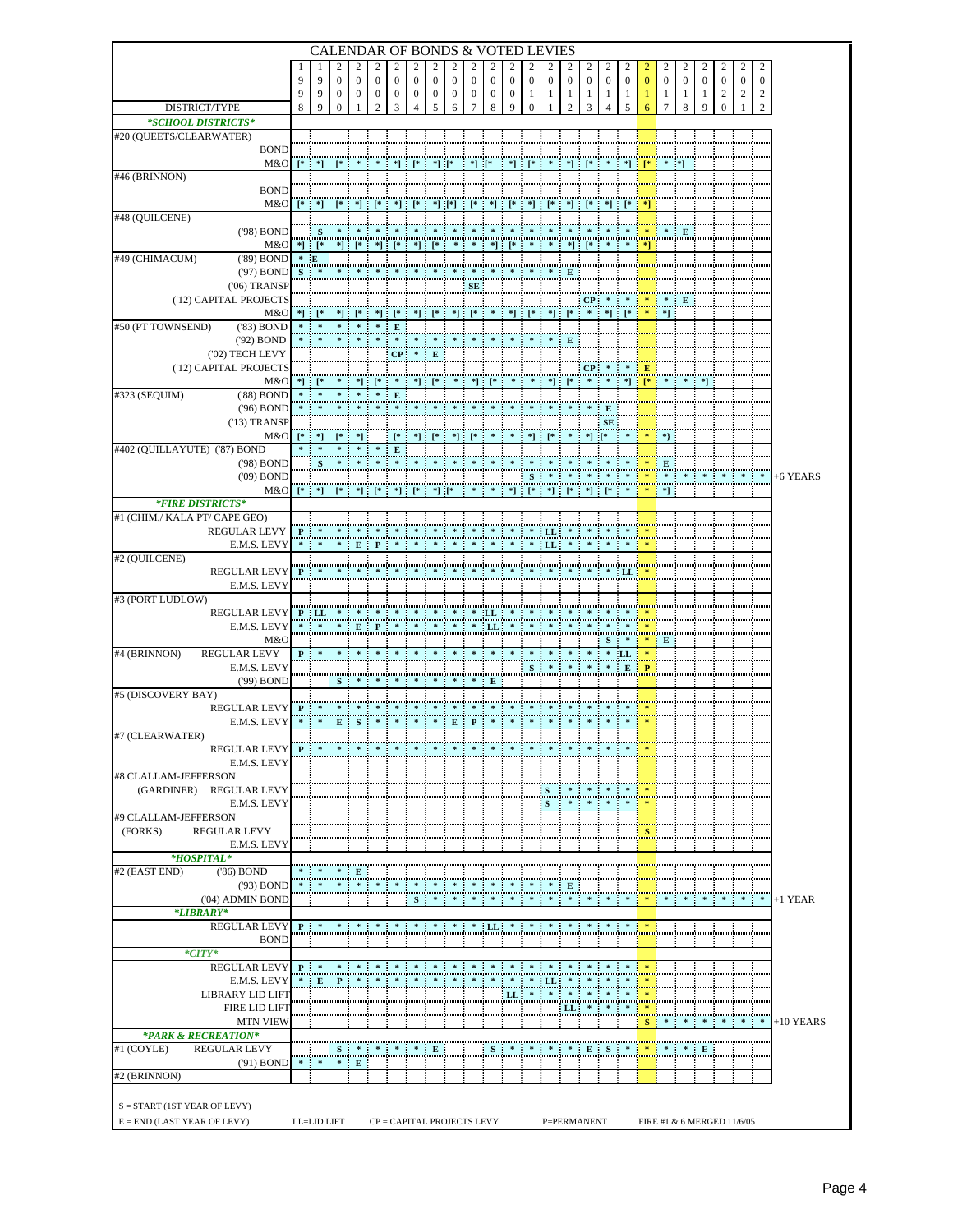|                 | JEFFERSON COUNTY 2016 TAX LEVY RATES |                        |                         |
|-----------------|--------------------------------------|------------------------|-------------------------|
| <b>TAX CODE</b> | <b>TAXING DISTRICT</b>               | FULL LEVY RATE /\$1000 | SENIOR LEVY RATE/\$1000 |
| 100             | C-50H2                               | 9.76944                | 7.60090                 |
| 101             | 1-50H2L1                             | 8.11566                | 5.99802                 |
| 102             | 1-50E1H2L1                           | 8.61566                | 6.49802                 |
| 103             | 1-50E5H2L1                           | 8.61566                | 6.49802                 |
| 105             | 1-50E5H2C3L1                         | 8.68081                | 6.56317                 |
| 106             | 1-50E8H2L1                           | 8.60164                | 6.48401                 |
| 107             | 1-50E8H2C3L1                         | 8.66679                | 6.54916                 |
| 111             | 1-50F1E1H2L1                         | 9.94569                | 7.82805                 |
| 119             | 1-50F1E1H2L1 FARM                    | 7.83817                | 5.72053                 |
| 151             | 1-50F5E5H2L1                         | 9.61566                | 7.49802                 |
| 152             | 1-50F5E5H2C3L1                       | 9.68081                | 7.56317                 |
| 181             | 1-50F8E8H2C3L1                       | 10.05990               | 7.94227                 |
| 201             | 1-49H2L1                             | 8.55002                | 5.99802                 |
| 202             | 1-49E1H2L1                           | 9.05002                | 6.49802                 |
| 203             | 1-49E3H2L1                           | 9.05002                | 6.49802                 |
| 205             | 1-49H2L1P1                           | 8.70002                | 6.14802                 |
| 211             | 1-49F1E1H2L1                         | 10.38005               | 7.82805                 |
| 219             | 1-49F1E1H2L1FARM                     | 8.27252                | 5.72053                 |
| 221             | 1-49F2H2L1                           | 9.80235                | 7.25036                 |
| 222             | 1-49F2H2L1P1                         | 9.95235                | 7.40036                 |
| 231             | 1-49F3E3H2L1                         | 11.11295               | 7.99802                 |
| 232             | 1-49F3E3W1H2L1                       | 11.11295               | 7.99802                 |
| 301             | 1-48H2C2L1                           | 8.10864                | 6.03422                 |
| 302             | 1-48H2C2L1P1                         | 8.25864                | 6.18422                 |
| 303             | 1-48H2C2L1Z2                         | 8.10864                | 6.03422                 |
| 304             | 1-48H2C2L1Z1                         | 8.10864                | 6.03422                 |
| 305             | 1-48E5H2C2L1                         | 8.60864                | 6.53422                 |
| 306             | 1-48E3H2C2L1P1                       | 8.75864                | 6.68422                 |
| 307             | 1-48H2C2L1Z3                         | 8.10864                | 6.03422                 |
| 320             | 1-48F2H2C2L1Z2                       | 9.36097                | 7.28655                 |
| 321             | 1-48F2H2C2L1                         | 9.36097                | 7.28655                 |
| 323             | 1-48F2H2C2L1P1                       | 9.51097                | 7.43655                 |
| 324             | 1-48F2H2C2L1Z3                       | 9.36097                | 7.28655                 |
| 329             | 1-48F2H2C2L1FARM                     | 7.25345                | 5.17903                 |
| 331             | 1-48F3E3H2C2L1P1                     | 10.82158               | 8.18422                 |
| 351             | 1-48F5E5H2C2L1                       | 9.60864                | 7.53422                 |
| 401             | 1-46E4H2C1L1P2                       | 7.65640                | 6.51710                 |
| 402             | 1-46E4H2C1L1Z1P2                     | 7.65640                | 6.51710                 |
| 403             | 1-46E4H2C1L1Z2P2                     |                        | 6.51710                 |
| 404             |                                      | 7.65640                |                         |
|                 | 1-46E4H2L1P2                         | 7.63733                | 6.49802                 |
| 405             | 1-46E4H2L1Z1P2                       | 7.63733                | 6.49802                 |
| 406             | 1-46E4H2L1Z2P2                       | 7.63733                | 6.49802                 |
| 440             | 1-46F4E4H2C1L1Z1P2                   | 8.92818                | 7.78888                 |
| 441             | 1-46F4E4H2C1L1P2                     | 8.92818                | 7.78888                 |
| 442             | 1-46F4E4W2H2C1L1P2                   | 8.92818                | 7.78888                 |
| 443             | 1-46F4E4H2C1L1Z2P2                   | 8.92818                | 7.78888                 |
| 444             | 1-46F4E4H2L1P2                       | 8.90911                | 7.76980                 |
| 445             | 1-46F4E4H2L1Z1P2                     | 8.90911                | 7.76980                 |
| 446             | 1-46F4E4H2L1Z2P2                     | 8.90911                | 7.76980                 |
| 501             | $1-20L1$                             | 7.54656                | 5.90672                 |
| 502             | 1-20H1L1                             | 8.29656                | 6.65672                 |
| 571             | 1-20F7H1L1                           | 8.95790                | 7.31806                 |
| 601             | 1-402H1L1                            | 10.19472               | 6.65672                 |
| 691             | 1-402F9H1L1                          | 10.94472               | 7.40672                 |
| 701             | 1-323E5H2L1                          | 8.01460                | 6.49802                 |
| 702             | 1-323E5H2C3L1                        | 8.07975                | 6.56317                 |
| 703             | 1-323E8H2C3L1                        | 8.06574                | 6.54916                 |
| 751             | 1-323F5E5H2L1                        | 9.01460                | 7.49802                 |
| 752             | 1-323F5E5H2C3L1                      | 9.07975                | 7.56317                 |
| 781             | 1-323F8E8H2C3L1                      | 9.45885                | 7.94227                 |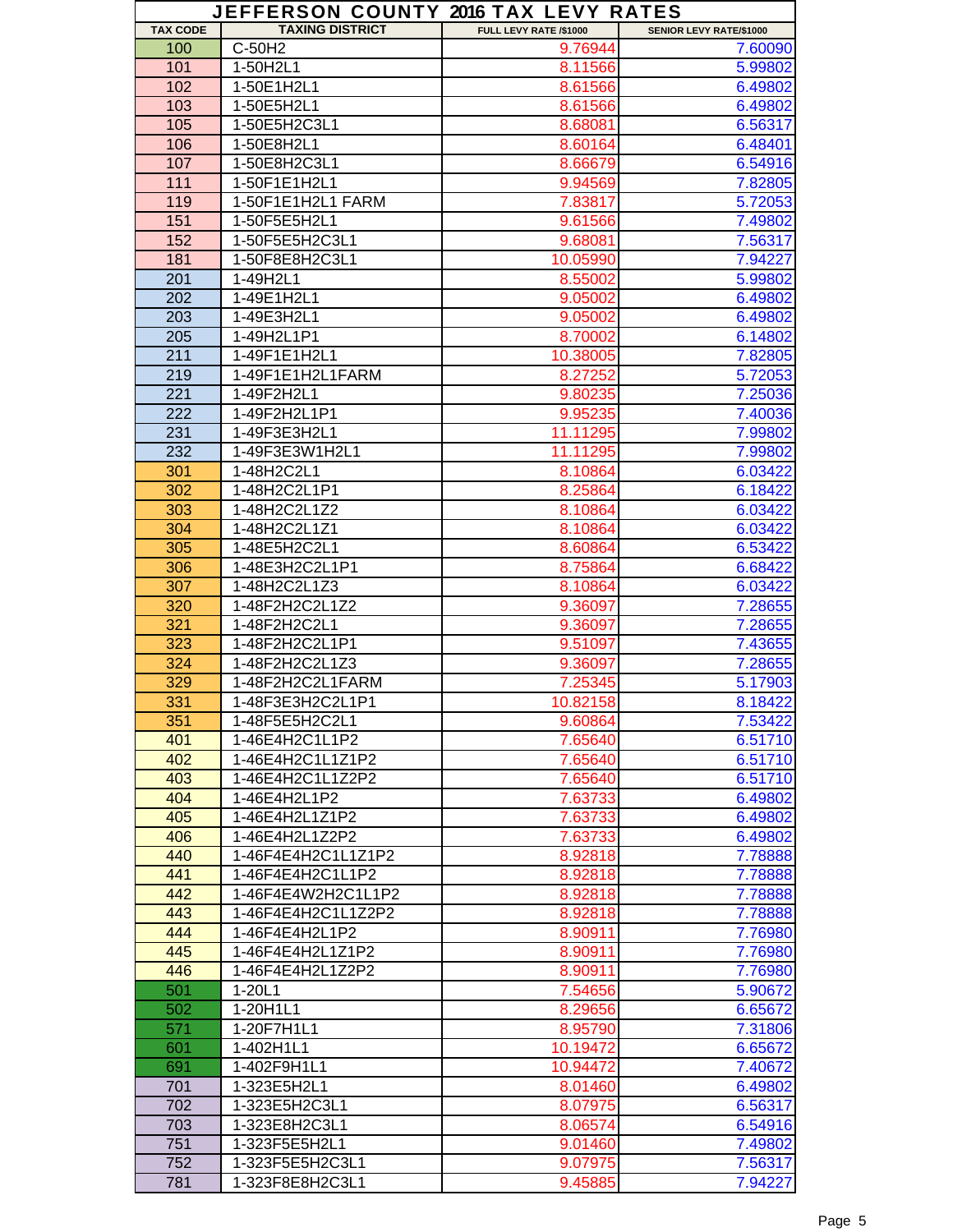|                 |                  | JEFFERSON COUNTY 2015/2016 LEVY RATE COMPARISONS |                    |                    |                    |                          |                    |                    |
|-----------------|------------------|--------------------------------------------------|--------------------|--------------------|--------------------|--------------------------|--------------------|--------------------|
|                 | <b>TAX</b>       | <b>TAXING</b>                                    |                    |                    |                    | <b>LEVY RATE /\$1000</b> |                    |                    |
|                 | <b>CODE</b>      | <b>DISTRICT</b>                                  | <b>2015 FULL</b>   | <b>2016 FULL</b>   | %DIFF.             | 2015 SENIOR              | 2016 SENIOR        | %DIFF.             |
| <b>City</b>     | 100              | $C-50H2$                                         | 9.85877            | 9.76944            | $-0.9%$            | 7.74820                  | 7.60090            | $-1.9%$            |
| SD #50          | 101              | 1-50H2L1                                         | 8.18031            | 8.11566            | $-0.8%$            | 6.06974                  | 5.99802            | $-1.2%$            |
| (Outside        | 102              | 1-50E1H2L1                                       | 8.68031            | 8.61566            | $-0.7%$            | 6.56974                  | 6.49802            | $-1.1%$            |
| Port            | 103              | 1-50E5H2L1                                       | 8.68031            | 8.61566            | $-0.7%$            | 6.56974                  | 6.49802            | $-1.1%$            |
| Townsend)       | 105              | 1-50E5H2C3L1                                     | 8.74917            | 8.68081            | $-0.8%$            | 6.63860                  | 6.56317            | $-1.1%$            |
|                 | 106              | 1-50E8H2L1                                       | 8.68031            | 8.60164            | $-0.9%$            | 6.56974                  | 6.48401            | $-1.3%$            |
|                 | 107              | 1-50E8H2C3L1                                     | 8.74917            | 8.66679            | $-0.9%$            | 6.63860                  | 6.54916            | $-1.3%$            |
|                 | 111<br>119       | 1-50F1E1H2L1<br>1-50F1E1H2L1FARM                 | 9.98786            | 9.94569            | $-0.4%$            | 7.87729                  | 7.82805            | $-0.6%$            |
|                 | 151              | 1-50F5E5H2L1                                     | 9.68031            | 7.83817<br>9.61566 | $-0.7%$            | 7.56974                  | 5.72053<br>7.49802 | $-0.9%$            |
|                 | 152              | 1-50F5E5H2C3L1                                   | 9.74917            | 9.68081            | $-0.7%$            | 7.63860                  | 7.56317            | $-1.0%$            |
|                 | 181              | 1-50F8E8H2C3L1                                   | 10.18684           | 10.05990           | $-1.2%$            | 8.07627                  | 7.94227            | $-1.7%$            |
| SD #49          | 201              | 1-49H2L1                                         | 8.44016            | 8.55002            | 1.3%               | 6.06974                  | 5.99802            | $-1.2%$            |
| Chimacum        | 202              | 1-49E1H2L1                                       | 8.94016            | 9.05002            | 1.2%               | 6.56974                  | 6.49802            | $-1.1%$            |
|                 | 203              | 1-49E3H2L1                                       | 8.94016            | 9.05002            | 1.2%               | 6.56974                  | 6.49802            | $-1.1%$            |
|                 | 205              | 1-49H2L1P1                                       | 8.59016            | 8.70002            | 1.3%               | 6.21974                  | 6.14802            | $-1.2%$            |
|                 | 211              | 1-49F1E1H2L1                                     | 10.24771           | 10.38005           | 1.3%               | 7.87729                  | 7.82805            | $-0.6%$            |
|                 | $\overline{219}$ | 1-49F1E1H2L1 FARM                                | 8.04992            | 8.27252            | 2.8%               | 5.67950                  | 5.72053            | 0.7%               |
|                 | $\overline{221}$ | 1-49F2H2L1                                       | 9.69016            | 9.80235            | 1.2%               | 7.31974                  | 7.25036            | $-0.9%$            |
|                 | $\overline{222}$ | 1-49F2H2L1P1                                     | 9.84016            | 9.95235            | 1.1%               | 7.46974                  | 7.40036            | $-0.9%$            |
|                 | 231              | 1-49F3E3H2L1                                     | 10.97256           | 11.11295           | 1.3%               | 8.06974                  | 7.99802            | $-0.9%$            |
|                 | 232              | 1-49F3E3W1H2L1                                   | 10.97256           | 11.11295           | 1.3%               | 8.06974                  | 7.99802            | $-0.9%$            |
| SD #48          | 301              | 1-48H2C2L1                                       | 8.13370            | 8.10864            | $-0.3%$            | 6.10620                  | 6.03422            | $-1.2%$            |
| Quilcene        | 302              | 1-48H2C2L1P1                                     | 8.28370            | 8.25864            | $-0.3%$            | 6.25620                  | 6.18422            | $-1.2%$            |
|                 | 303              | 1-48H2C2L1Z2                                     | 8.13370            | 8.10864            | $-0.3%$            | 6.10620                  | 6.03422            | $-1.2%$            |
|                 | 304              | 1-48H2C2L1Z1                                     | 8.13370            | 8.10864            | $-0.3%$            | 6.10620                  | 6.03422            | $-1.2%$            |
|                 | 305<br>306       | 1-48E5H2C2L1<br>1-48E3H2C2L1P1                   | 8.63370<br>8.78370 | 8.60864<br>8.75864 | $-0.3%$<br>$-0.3%$ | 6.60620<br>6.75620       | 6.53422<br>6.68422 | $-1.1%$<br>$-1.1%$ |
|                 | 307              | 1-48H2C2L1Z3                                     | 8.13370            | 8.10864            | $-0.3%$            | 6.10620                  | 6.03422            | $-1.2%$            |
|                 | 320              | 1-48F2H2C2L1Z2                                   | 9.38370            | 9.36097            | $-0.2%$            | 7.35620                  | 7.28655            | $-0.9%$            |
|                 | 321              | 1-48F2H2C2L1                                     | 9.38370            | 9.36097            | $-0.2%$            | 7.35620                  | 7.28655            | $-0.9%$            |
|                 | 323              | 1-48F2H2C2L1P1                                   | 9.53370            | 9.51097            | $-0.2%$            | 7.50620                  | 7.43655            | $-0.9%$            |
|                 | 324              | 1-48F2H2C2L1Z3                                   | 9.38370            | 9.36097            | $-0.2%$            | 7.35620                  | 7.28655            | $-0.9%$            |
|                 | 329              | 1-48F2H2C2L1FARM                                 | 7.18591            | 7.25345            | 0.9%               | 5.15841                  | 5.17903            | 0.4%               |
|                 | 331              | 1-48F3E3H2C2L1P1                                 | 10.81610           | 10.82158           | 0.1%               | 8.25620                  | 8.18422            | $-0.9%$            |
|                 | 351              | 1-48F5E5H2C2L1                                   | 9.63370            | 9.60864            | $-0.3%$            | 7.60620                  | 7.53422            | $-0.9%$            |
| SD #46          | 401              | 1-46E4H2C1L1P2                                   | 7.68834            | 7.65640            | $-0.4%$            | 6.58885                  | 6.51710            | $-1.1%$            |
| <b>Brinnon</b>  | 402              | 1-46E4H2C1L1Z1P2                                 | 7.68834            | 7.65640            | $-0.4%$            | 6.58885                  | 6.51710            | $-1.1%$            |
|                 | 403              | 1-46E4H2C1L1Z2P2                                 | 7.68834            | 7.65640            | $-0.4%$            | 6.58885                  | 6.51710            | $-1.1%$            |
|                 | 404              | 1-46E4H2L1P2                                     | 7.66923            | 7.63733            | $-0.4%$            | 6.56974                  | 6.49802            | $-1.1%$            |
|                 | 405              | 1-46E4H2L1Z1P2                                   | 7.66923            | 7.63733            | $-0.4%$            | 6.56974                  | 6.49802            | $-1.1%$            |
|                 | 406<br>440       | 1-46E4H2L1Z2P2<br>1-46F4E4H2C1L1Z1P2             | 7.66923<br>8.93834 | 7.63733<br>8.92818 | $-0.4%$<br>$-0.1%$ | 6.56974<br>7.83885       | 6.49802<br>7.78888 | $-1.1%$<br>$-0.6%$ |
|                 | 441              | 1-46F4E4H2C1L1P2                                 | 8.93834            | 8.92818            | $-0.1%$            | 7.83885                  | 7.78888            | $-0.6%$            |
|                 | 442              | 1-46F4E4W2H2C1L1P2                               | 8.93834            | 8.92818            | $-0.1%$            | 7.83885                  | 7.78888            | $-0.6%$            |
|                 | 443              | 1-46F4E4H2C1L1Z2P2                               | 8.93834            | 8.92818            | $-0.1%$            | 7.83885                  | 7.78888            | $-0.6%$            |
|                 | 444              | 1-46F4E4H2L1P2                                   | 8.91923            | 8.90911            | $-0.1%$            | 7.81974                  | 7.76980            | $-0.6%$            |
|                 | 445              | 1-46F4E4H2L1Z1P2                                 | 8.91923            | 8.90911            | $-0.1%$            | 7.81974                  | 7.76980            | $-0.6%$            |
|                 | 446              | 1-46F4E4H2L1Z2P2                                 | 8.91923            | 8.90911            | $-0.1%$            | 7.81974                  | 7.76980            | $-0.6%$            |
| <b>West End</b> | 501              | $1 - 20L1$                                       | 7.15468            | 7.54656            | 5.5%               | 5.97814                  | 5.90672            | $-1.2%$            |
|                 | 502              | 1-20H1L1                                         | 7.89105            | 8.29656            | 5.1%               | 6.71451                  | 6.65672            | $-0.9%$            |
|                 | 571              | 1-20F7H1L1                                       | 8.53787            | 8.95790            | 4.9%               | 7.36133                  | 7.31806            | $-0.6%$            |
|                 | 601              | 1-402H1L1                                        | 10.03267           | 10.19472           | 1.6%               | 6.71451                  | 6.65672            | $-0.9%$            |
|                 | 691              | 1-402F9H1L1                                      |                    | 10.94472           |                    |                          | 7.40672            |                    |
| <b>Gardiner</b> | 701              | 1-323E5H2L1                                      | 8.17008            | 8.01460            | $-1.9%$            | 6.56974                  | 6.49802            | $-1.1%$            |
|                 | 702<br>703       | 1-323E5H2C3L1                                    | 8.23894            | 8.07975            | $-1.9%$<br>$-2.1%$ | 6.63860                  | 6.56317            | $-1.1%$<br>$-1.3%$ |
|                 | 751              | 1-323E8H2C3L1<br>1-323F5E5H2L1                   | 8.23894<br>9.17008 | 8.06574<br>9.01460 | $-1.7%$            | 6.63860<br>7.56974       | 6.54916<br>7.49802 | $-0.9%$            |
|                 | 752              | 1-323F5E5H2C3L1                                  | 9.23894            | 9.07975            | $-1.7%$            | 7.63860                  | 7.56317            | $-1.0%$            |
|                 | 781              | 1-323F8E8H2C3L1                                  | 9.67661            | 9.45885            | $-2.3%$            | 8.07627                  | 7.94227            | $-1.7%$            |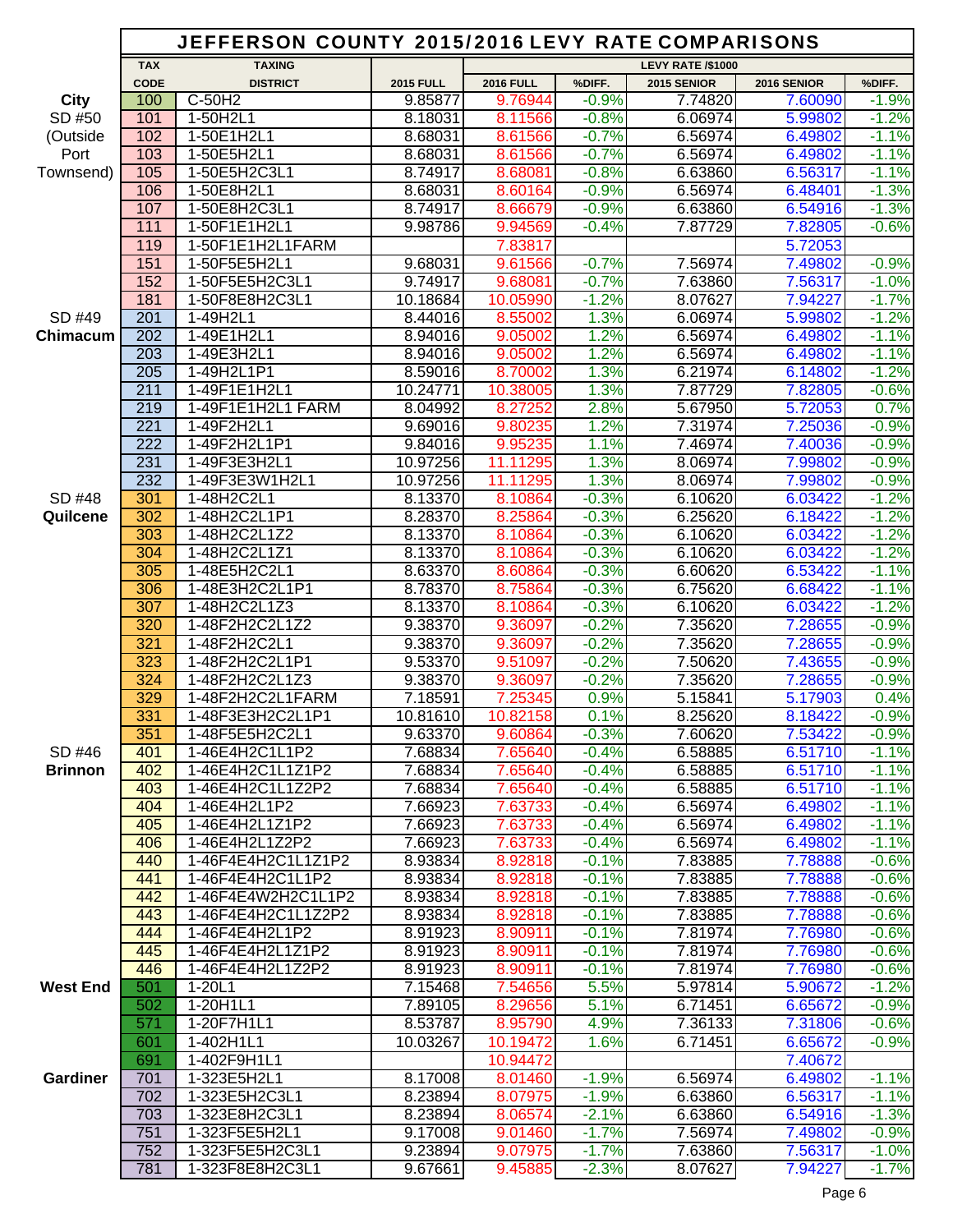## 2016 BREAKDOWN OF TAXING DISTRICTS:

| 2.10752 | SCHOOL DIST # 20: M&O             | 1.63984 |
|---------|-----------------------------------|---------|
|         | SCHOOL DIST #46: M&O              | 1.13930 |
| 1.61665 | SCHOOL DIST #48: Bond             | 0.48672 |
| 0.00933 | SCHOOL DIST #48: M&O              | 1.58770 |
| 0.00933 | SCHOOL DIST #49: Capital Project  | 0.77847 |
| 0.00945 | SCHOOL DIST #49: M&O              | 1.77352 |
| 1.64477 | SCHOOL DIST # 50: Capital Project | 0.53973 |
| 0.04820 | SCHOOL DIST #50: M&O              | 1.57791 |
|         | SCHOOL DIST #323: Bond            | 0.00000 |
| 1.07590 | SCHOOL DIST #323: M&O             | 1.51658 |
| 0.21826 | SCHOOL DIST #402: Bond            | 2.13899 |
| 1.29416 | SCHOOL DIST #402: M&O             | 1.39901 |
|         |                                   |         |
|         | FIRE DIST #1: General             | 1.33003 |
| 1.63449 | FIRE DIST #2: General             | 1.25233 |
| 0.76037 | FIRE DIST #3: General             | 1.50000 |
| 0.50217 | FIRE DIST#3: M & O                | 0.56293 |
| 2.89704 | FIRE DIST #4: General             | 1.27178 |
|         | FIRE DIST #5: General             | 1.00000 |
| 0.05090 | FIRE DIST #7: General             | 0.66134 |
|         | CLALL-JEFF FIRE DIST #8: General  | 1.39311 |
| 0.20309 | CLALL-JEFF FIRE DIST #9: General  | 0.75000 |
|         |                                   |         |
| 0.50000 | CITY OF P.T.: E.M.S.              | 0.50000 |
|         | FIRE DIST #1: E.M.S.              | 0.50000 |
| 0.75000 | FIRE DIST #3: E.M.S.              | 0.50000 |
|         | FIRE DIST #4: E.M.S.              | 0.50000 |
| 0.03620 | FIRE DIST #5: E.M.S.              | 0.50000 |
| 0.05510 | CLALL-JEFF FIRE DIST #8: E.M.S.   | 0.48598 |
| 0.09130 |                                   |         |
|         | P.U.D. #1: General                | 0.10898 |
| 0.01907 |                                   |         |
| 0.03620 | PARK & REC DIST #1: General       | 0.15000 |
| 0.06515 | PARK & REC DIST #2: General       | 0.00000 |
|         |                                   |         |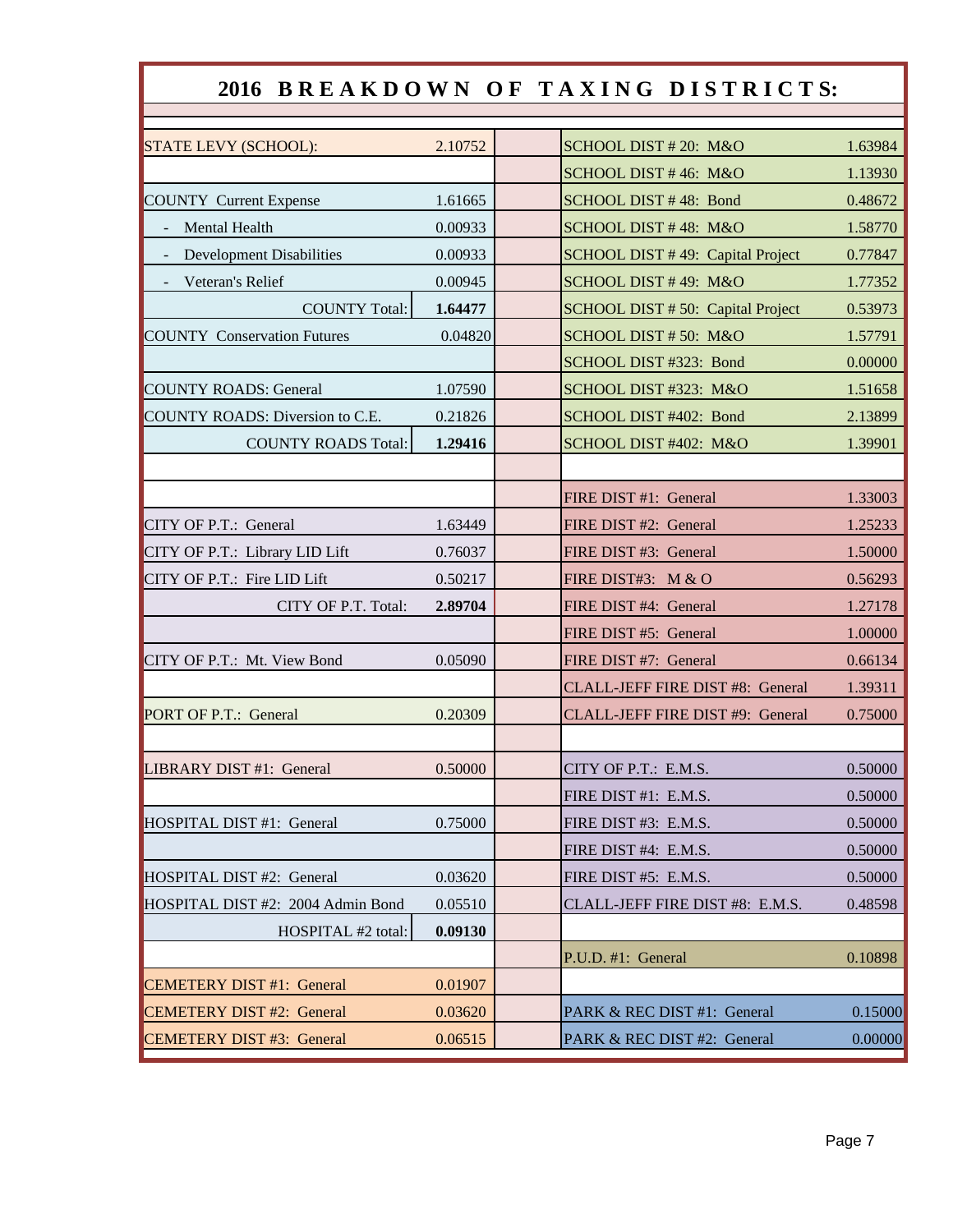|             |         |                  |         |         |         |         |         |                    |                   | <b>JEFFERSON COUNTY COMPOSITE LEVY RATES FOR 2016</b> |                   |                   |                   |           |              |
|-------------|---------|------------------|---------|---------|---------|---------|---------|--------------------|-------------------|-------------------------------------------------------|-------------------|-------------------|-------------------|-----------|--------------|
|             |         |                  |         |         |         | TAXING  |         | <b>DISTRICTS</b>   |                   |                                                       |                   |                   |                   |           |              |
| <b>TAX</b>  |         | F<br>С           |         |         | С       |         |         |                    |                   |                                                       | н                 | С                 |                   |           | <b>FULL</b>  |
| c           | С       | U<br>О<br>Т<br>Ν |         |         | O       |         | s<br>т  | L<br>o             |                   |                                                       | o<br>s            | Е<br>Μ            | г<br>п            |           | г            |
| o           | o       | s<br>U           |         |         | R       |         | А       | С                  |                   |                                                       | Р                 | Е                 | в                 |           | Е            |
| D           | U       | Е<br>R           | P       |         | О       | С       | т       | Α                  | F                 |                                                       | ı                 | т                 | R                 | Ρ         | ٧            |
| Е           | N       | R<br>Е           | О       | P       | А       | J.      | Е       | L                  | J.                | Е                                                     | т                 | Е                 | Α                 | А         | Y            |
| <b>AREA</b> | Т<br>Υ  | ٧<br>s<br>Е      | R<br>T  | U<br>D  | D<br>s  | Т<br>Υ  | LEVY    | SCHOOL             | R<br>Е            | Μ<br>s                                                | Α<br>L            | R<br>Y            | R<br>Υ            | R<br>κ    | <b>TOTAL</b> |
|             |         |                  |         |         |         |         |         | S.D.#50            |                   | <b>EMS CITY</b>                                       | H.D.#2            |                   |                   |           |              |
| 100         | 1.64477 | 0.04820          | 0.20309 | 0.10898 |         | 2.94794 | 2.10752 | 2.11763            |                   | 0.50000                                               | 0.09130           |                   |                   |           | 9.76944      |
| 101         |         |                  |         |         |         |         |         | S.D.#50            |                   |                                                       | H.D.#2            |                   | L.D.#1            |           | 8.11566      |
|             | 1.64477 | 0.04820          | 0.20309 | 0.10898 | 1.29416 |         | 2.10752 | 2.11763<br>S.D.#50 |                   | <b>EMS#1</b>                                          | 0.09130<br>H.D.#2 |                   | 0.50000<br>L.D.#1 |           |              |
| 102         | 1.64477 | 0.04820          | 0.20309 | 0.10898 | 1.29416 |         | 2.10752 | 2.11763            |                   | 0.50000                                               | 0.09130           |                   | 0.50000           |           | 8.61566      |
|             |         |                  |         |         |         |         |         | S.D.#50            |                   | <b>EMS#5</b>                                          | H.D.#2            |                   | L.D.#1            |           |              |
| 103         | 1.64477 | 0.04820          | 0.20309 | 0.10898 | 1.29416 |         | 2.10752 | 2.11763<br>S.D.#50 |                   | 0.50000<br><b>EMS#5</b>                               | 0.09130<br>H.D.#2 | C.D.#3            | 0.50000<br>L.D.#1 |           | 8.61566      |
| 105         | 1.64477 | 0.04820          | 0.20309 | 0.10898 | 1.29416 |         | 2.10752 | 2.11763            |                   | 0.50000                                               | 0.09130           | 0.06515           | 0.50000           |           | 8.68081      |
|             |         |                  |         |         |         |         |         | S.D.#50            |                   | <b>EMS#8</b>                                          | H.D.#2            |                   | L.D.#1            |           |              |
| 106         | 1.64477 | 0.04820          | 0.20309 | 0.10898 | 1.29416 |         | 2.10752 | 2.11763<br>S.D.#50 |                   | 0.48598<br><b>EMS#8</b>                               | 0.09130<br>H.D.#2 | C.D.#3            | 0.50000<br>L.D.#1 |           | 8.60164      |
| 107         | 1.64477 | 0.04820          | 0.20309 | 0.10898 | 1.29416 |         | 2.10752 | 2.11763            |                   | 0.48598                                               | 0.09130           | 0.06515           | 0.50000           |           | 8.66679      |
|             |         |                  |         |         |         |         |         | S.D.#50            | F.D.#1            | <b>EMS#1</b>                                          | H.D.#2            |                   | L.D.#1            |           |              |
| 111         | 1.64477 | 0.04820          | 0.20309 | 0.10898 | 1.29416 |         | 2.10752 | 2.11763            | 1.33003           | 0.50000                                               | 0.09130           |                   | 0.50000           |           | 9.94569      |
| 119         | 1.64477 | 0.04820          | 0.20309 | 0.10898 | 1.29416 |         |         | S.D.#50<br>2.11763 | F.D.#1<br>1.33003 | <b>EMS#1</b><br>0.50000                               | H.D.#2<br>0.09130 |                   | L.D.#1<br>0.50000 |           | 7.83817      |
|             |         |                  |         |         |         |         |         | S.D.#50            | F.D.#5            | <b>EMS#5</b>                                          | H.D.#2            |                   | L.D.#1            |           |              |
| 151         | 1.64477 | 0.04820          | 0.20309 | 0.10898 | 1.29416 |         | 2.10752 | 2.11763            | 1.00000           | 0.50000                                               | 0.09130           |                   | 0.50000           |           | 9.61566      |
| 152         | 1.64477 | 0.04820          | 0.20309 | 0.10898 | 1.29416 |         | 2.10752 | S.D.#50<br>2.11763 | F.D.#5<br>1.00000 | <b>EMS#5</b><br>0.50000                               | H.D.#2<br>0.09130 | C.D.#3<br>0.06515 | L.D.#1<br>0.50000 |           | 9.68081      |
|             |         |                  |         |         |         |         |         | S.D.#50            | F.D. #8           | <b>EMS#8</b>                                          | H.D.#2            | C.D.#3            | L.D.#1            |           |              |
| 181         | 1.64477 | 0.04820          | 0.20309 | 0.10898 | 1.29416 |         | 2.10752 | 2.11763            | 1.39311           | 0.48598                                               | 0.09130           | 0.06515           | 0.50000           |           | 10.05990     |
| 201         | 1.64477 | 0.04820          | 0.20309 | 0.10898 | 1.29416 |         | 2.10752 | S.D.#49<br>2.55199 |                   |                                                       | H.D.#2<br>0.09130 |                   | L.D.#1<br>0.50000 |           | 8.55002      |
|             |         |                  |         |         |         |         |         | S.D.#49            |                   | <b>EMS#1</b>                                          | H.D.#2            |                   | L.D.#1            |           |              |
| 202         | 1.64477 | 0.04820          | 0.20309 | 0.10898 | 1.29416 |         | 2.10752 | 2.55199            |                   | 0.50000                                               | 0.09130           |                   | 0.50000           |           | 9.05002      |
| 203         | 1.64477 | 0.04820          | 0.20309 | 0.10898 | 1.29416 |         | 2.10752 | S.D.#49<br>2.55199 |                   | <b>EMS#3</b><br>0.50000                               | H.D.#2<br>0.09130 |                   | L.D.#1<br>0.50000 |           | 9.05002      |
|             |         |                  |         |         |         |         |         | S.D.#49            |                   |                                                       | H.D.#2            |                   | L.D.#1            | $P.8R.+1$ |              |
| 205         | 1.64477 | 0.04820          | 0.20309 | 0.10898 | 1.29416 |         | 2.10752 | 2.55199            |                   |                                                       | 0.09130           |                   | 0.50000           | 0.15000   | 8.70002      |
| 211         | 1.64477 | 0.04820          | 0.20309 | 0.10898 | 1.29416 |         | 2.10752 | S.D.#49<br>2.55199 | F.D.#1<br>1.33003 | <b>EMS#1</b><br>0.50000                               | H.D.#2<br>0.09130 |                   | L.D.#1<br>0.50000 |           | 10.38005     |
|             |         |                  |         |         |         |         |         | S.D.#49            | F.D.#1            | <b>EMS#1</b>                                          | H.D.#2            |                   | L.D.#1            |           |              |
| 219         | 1.64477 | 0.04820          | 0.20309 | 0.10898 | 1.29416 |         |         | 2.55199            | 1.33003           | 0.50000                                               | 0.09130           |                   | 0.50000           |           | 8.27252      |
| 221         | 1.64477 |                  |         | 0.10898 | 1.29416 |         |         | S.D.#49            | F.D.#2            |                                                       | H.D.#2            |                   | L.D.#1            |           | 9.80235      |
|             |         | 0.04820          | 0.20309 |         |         |         | 2.10752 | 2.55199<br>S.D.#49 | 1.25233<br>F.D.#2 |                                                       | 0.09130<br>H.D.#2 |                   | 0.50000<br>L.D.#1 | P.&R.#1   |              |
| 222         | 1.64477 | 0.04820          | 0.20309 | 0.10898 | 1.29416 |         | 2.10752 | 2.55199            | 1.25233           |                                                       | 0.09130           |                   | 0.50000           | 0.15000   | 9.95235      |
|             |         |                  |         |         |         |         |         | S.D.#49            | F.D.#3            | EMS#3                                                 | H.D.#2            |                   | L.D.#1            |           |              |
| 231         | 1.64477 | 0.04820          | 0.20309 | 0.10898 | 1.29416 |         | 2.10752 | 2.55199<br>S.D.#49 | 2.06293<br>F.D.#3 | 0.50000<br>EMS#3                                      | 0.09130<br>H.D.#2 |                   | 0.50000<br>L.D.#1 |           | 11.11295     |
| 232         | 1.64477 | 0.04820          | 0.20309 | 0.10898 | 1.29416 |         | 2.10752 | 2.55199            | 2.06293           | 0.50000                                               | 0.09130           |                   | 0.50000           |           | 11.11295     |
|             |         |                  |         |         |         |         |         | S.D.#48            |                   |                                                       | H.D.#2            | C.D.#2            | L.D.#1            |           |              |
| 301         | 1.64477 | 0.04820          | 0.20309 | 0.10898 | 1.29416 |         | 2.10752 | 2.07442<br>S.D.#48 |                   |                                                       | 0.09130<br>H.D.#2 | 0.03620<br>C.D.#2 | 0.50000<br>L.D.#1 | P.&R.#1   | 8.10864      |
| 302         | 1.64477 | 0.04820          | 0.20309 | 0.10898 | 1.29416 |         | 2.10752 | 2.07442            |                   |                                                       | 0.09130           | 0.03620           | 0.50000           | 0.15000   | 8.25864      |
|             |         |                  |         |         |         |         |         | S.D.#48            |                   |                                                       | H.D.#2            | C.D.#2            | L.D.#1            |           |              |
| 303         | 1.64477 | 0.04820          | 0.20309 | 0.10898 | 1.29416 |         | 2.10752 | 2.07442<br>S.D.#48 |                   |                                                       | 0.09130<br>H.D.#2 | 0.03620<br>C.D.#2 | 0.50000<br>L.D.#1 |           | 8.10864      |
| 304         | 1.64477 | 0.04820          | 0.20309 | 0.10898 | 1.29416 |         | 2.10752 | 2.07442            |                   |                                                       | 0.09130           | 0.03620           | 0.50000           |           | 8.10864      |
|             |         |                  |         |         |         |         |         | S.D.#48            |                   | <b>EMS#5</b>                                          | H.D.#2            | C.D.#2            | L.D.#1            |           |              |
| 305         | 1.64477 | 0.04820          | 0.20309 | 0.10898 | 1.29416 |         | 2.10752 | 2.07442<br>S.D.#48 |                   | 0.50000<br>EMS#3                                      | 0.09130<br>H.D.#2 | 0.03620<br>C.D.#2 | 0.50000<br>L.D.#1 | P.&R.#1   | 8.60864      |
| 306         | 1.64477 | 0.04820          | 0.20309 | 0.10898 | 1.29416 |         | 2.10752 | 2.07442            |                   | 0.50000                                               | 0.09130           | 0.03620           | 0.50000           | 0.15000   | 8.75864      |
|             |         |                  |         |         |         |         |         | S.D.#48            |                   |                                                       | H.D.#2            | C.D.#2            | L.D.#1            |           |              |
| 307         | 1.64477 | 0.04820          | 0.20309 | 0.10898 | 1.29416 |         | 2.10752 | 2.07442<br>S.D.#48 | F.D.#2            |                                                       | 0.09130<br>H.D.#2 | 0.03620<br>C.D.#2 | 0.50000<br>L.D.#1 |           | 8.10864      |
| 320         | 1.64477 | 0.04820          | 0.20309 | 0.10898 | 1.29416 |         | 2.10752 | 2.07442            | 1.25233           |                                                       | 0.09130           | 0.03620           | 0.50000           |           | 9.36097      |
|             |         |                  |         |         |         |         |         | S.D.#48            | F.D.#2            |                                                       | H.D.#2            | C.D.#2            | L.D.#1            |           |              |
| 321         | 1.64477 | 0.04820          | 0.20309 | 0.10898 | 1.29416 |         | 2.10752 | 2.07442            | 1.25233           |                                                       | 0.09130           | 0.03620           | 0.50000           |           | 9.36097      |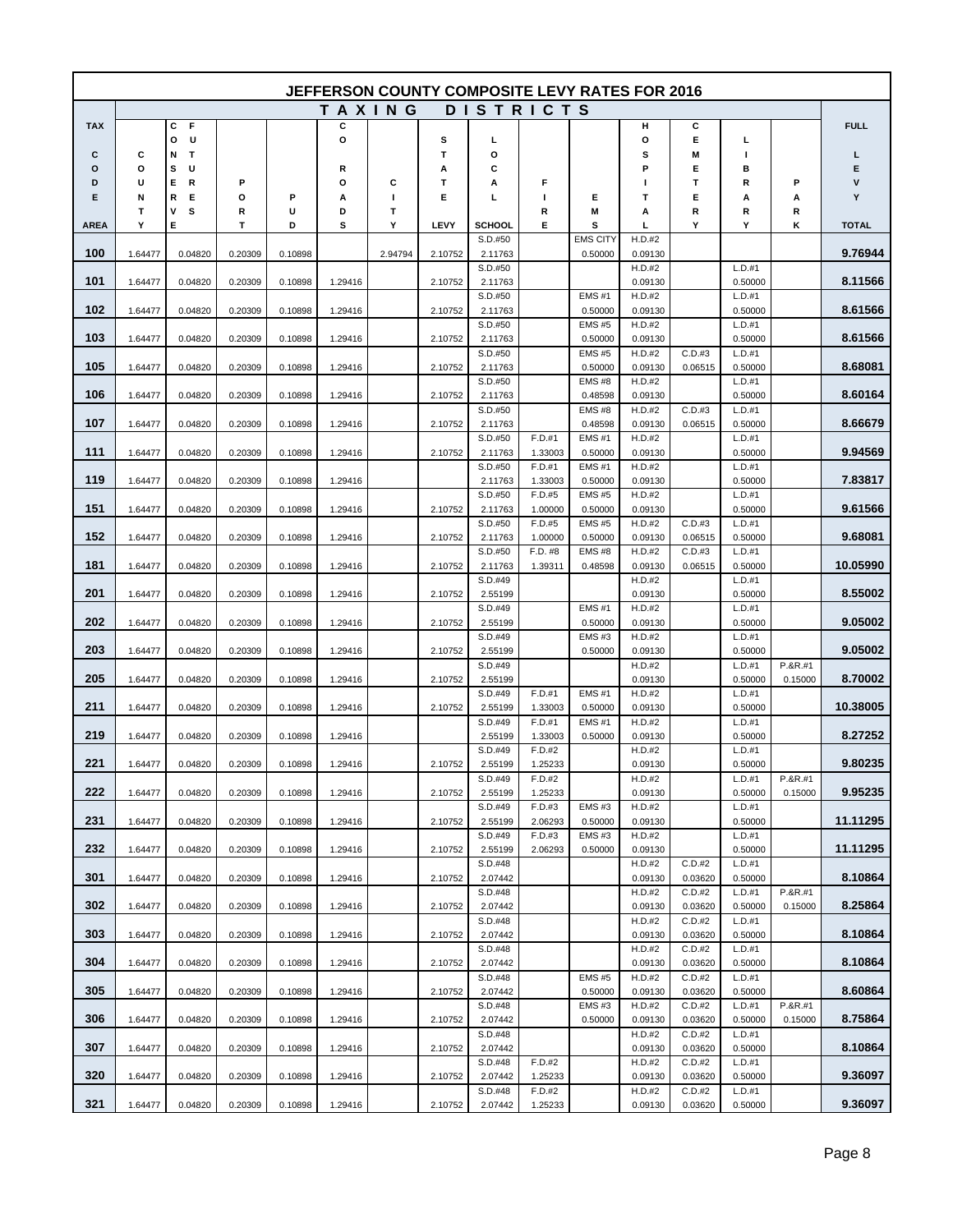|             |         |             |         |         |         |        | JEFFERSON COUNTY COMPOSITE LEVY RATES FOR 2015 (continued) |                     |                   |                         |                   |                   |                   |         |              |
|-------------|---------|-------------|---------|---------|---------|--------|------------------------------------------------------------|---------------------|-------------------|-------------------------|-------------------|-------------------|-------------------|---------|--------------|
|             |         |             |         |         |         | TAXING |                                                            |                     | <b>DISTRICTS</b>  |                         |                   |                   |                   |         |              |
| <b>TAX</b>  |         | F<br>С      |         |         | с       |        |                                                            |                     |                   |                         | н                 | С                 |                   |         | <b>FULL</b>  |
|             |         | U<br>o<br>T |         |         | О       |        | s<br>т                                                     | L<br>O              |                   |                         | o<br>s            | Е                 | г<br>п            |         | г            |
| С<br>o      | С<br>o  | Ν<br>s<br>U |         |         | R       |        | А                                                          | С                   |                   |                         | Р                 | М<br>Е            | в                 |         | Е            |
| D           | U       | Е<br>R      | P       |         | О       | С      | т                                                          | Α                   | F                 |                         | ı                 | т                 | R                 | Ρ       | ٧            |
| Е           | N       | R<br>Е      | О       | P       | А       | J.     | Е                                                          | L                   | J.                | Е                       | т                 | Е                 | Α                 | Α       | Y            |
|             | Т<br>Υ  | ۷<br>s<br>Е | R<br>T  | U       | D       | Т<br>Υ |                                                            |                     | R<br>Е            | Μ                       | Α                 | R<br>Υ            | R<br>Υ            | R<br>κ  |              |
| <b>AREA</b> |         |             |         | D       | s       |        | <b>SCHOOL</b>                                              | SCHOOL<br>S.D.#48   | F.D.#2            | s                       | г<br>H.D.#2       | C.D.#2            | L.D.#1            | P.&R.#1 | <b>TOTAL</b> |
| 323         | 1.64477 | 0.04820     | 0.20309 | 0.10898 | 1.29416 |        | 2.10752                                                    | 2.07442             | 1.25233           |                         | 0.09130           | 0.03620           | 0.50000           | 0.15000 | 9.51097      |
|             |         |             |         |         |         |        |                                                            | S.D.#48             | F.D.#2            |                         | H.D.#2            | C.D.#2            | L.D.#1            |         |              |
| 324         | 1.64477 | 0.04820     | 0.20309 | 0.10898 | 1.29416 |        | 2.10752                                                    | 2.07442<br>S.D.#48  | 1.25233<br>F.D.#2 |                         | 0.09130<br>H.D.#2 | 0.03620<br>C.D.#2 | 0.50000<br>L.D.#1 |         | 9.36097      |
| 329         | 1.64477 | 0.04820     | 0.20309 | 0.10898 | 1.29416 |        |                                                            | 2.07442             | 1.25233           |                         | 0.09130           | 0.03620           | 0.50000           |         | 7.25345      |
|             |         |             |         |         |         |        |                                                            | S.D.#48             | F.D.#3            | <b>EMS#3</b>            | H.D.#2            | C.D.#2            | L.D.#1            | P.&R.#1 |              |
| 331         | 1.64477 | 0.04820     | 0.20309 | 0.10898 | 1.29416 |        | 2.10752                                                    | 2.07442<br>S.D.#48  | 2.06293<br>F.D.#5 | 0.50000<br><b>EMS#5</b> | 0.09130<br>H.D.#2 | 0.03620<br>C.D.#2 | 0.50000<br>L.D.#1 | 0.15000 | 10.82158     |
| 351         | 1.64477 | 0.04820     | 0.20309 | 0.10898 | 1.29416 |        | 2.10752                                                    | 2.07442             | 1.00000           | 0.50000                 | 0.09130           | 0.03620           | 0.50000           |         | 9.60864      |
|             |         |             |         |         |         |        |                                                            | S.D.#46             |                   | <b>EMS#4</b>            | H.D.#2            | C.D.#1            | L.D.#1            |         |              |
| 401         | 1.64477 | 0.04820     | 0.20309 | 0.10898 | 1.29416 |        | 2.10752                                                    | 1.13930             |                   | 0.50000                 | 0.09130           | 0.01907           | 0.50000           |         | 7.65640      |
| 402         | 1.64477 | 0.04820     | 0.20309 | 0.10898 | 1.29416 |        | 2.10752                                                    | S.D.#46<br>1.13930  |                   | <b>EMS#4</b><br>0.50000 | H.D.#2<br>0.09130 | C.D.#1<br>0.01907 | L.D.#1<br>0.50000 |         | 7.65640      |
|             |         |             |         |         |         |        |                                                            | S.D.#46             |                   | <b>EMS#4</b>            | H.D.#2            | C.D.#1            | L.D.#1            |         |              |
| 403         | 1.64477 | 0.04820     | 0.20309 | 0.10898 | 1.29416 |        | 2.10752                                                    | 1.13930             |                   | 0.50000                 | 0.09130           | 0.01907           | 0.50000           |         | 7.65640      |
| 404         | 1.64477 | 0.04820     | 0.20309 | 0.10898 | 1.29416 |        | 2.10752                                                    | S.D.#46<br>1.13930  |                   | <b>EMS#4</b><br>0.50000 | H.D.#2<br>0.09130 |                   | L.D.#1<br>0.50000 |         | 7.63733      |
|             |         |             |         |         |         |        |                                                            | S.D.#46             |                   | <b>EMS#4</b>            | H.D.#2            |                   | L.D.#1            |         |              |
| 405         | 1.64477 | 0.04820     | 0.20309 | 0.10898 | 1.29416 |        | 2.10752                                                    | 1.13930             |                   | 0.50000                 | 0.09130           |                   | 0.50000           |         | 7.63733      |
|             |         |             |         |         |         |        |                                                            | S.D.#46             |                   | EMS#4                   | H.D.#2            |                   | L.D.#1            |         |              |
| 406         | 1.64477 | 0.04820     | 0.20309 | 0.10898 | 1.29416 |        | 2.10752                                                    | 1.13930<br>S.D.#46  | F.D.#4            | 0.50000<br><b>EMS#4</b> | 0.09130<br>H.D.#2 | C.D.#1            | 0.50000<br>L.D.#1 |         | 7.63733      |
| 440         | 1.64477 | 0.04820     | 0.20309 | 0.10898 | 1.29416 |        | 2.10752                                                    | 1.13930             | 1.27178           | 0.50000                 | 0.09130           | 0.01907           | 0.50000           |         | 8.92818      |
|             |         |             |         |         |         |        |                                                            | S.D.#46             | F.D.#4            | EMS#4                   | H.D.#2            | C.D.#1            | L.D.#1            |         |              |
| 441         | 1.64477 | 0.04820     | 0.20309 | 0.10898 | 1.29416 |        | 2.10752                                                    | 1.13930<br>S.D.#46  | 1.27178<br>F.D.#4 | 0.50000<br>EMS#4        | 0.09130<br>H.D.#2 | 0.01907<br>C.D.#1 | 0.50000<br>L.D.#1 |         | 8.92818      |
| 442         | 1.64477 | 0.04820     | 0.20309 | 0.10898 | 1.29416 |        | 2.10752                                                    | 1.13930             | 1.27178           | 0.50000                 | 0.09130           | 0.01907           | 0.50000           |         | 8.92818      |
|             |         |             |         |         |         |        |                                                            | S.D.#46             | F.D.#4            | <b>EMS#4</b>            | H.D.#2            | C.D.#1            | L.D.#1            |         |              |
| 443         | 1.64477 | 0.04820     | 0.20309 | 0.10898 | 1.29416 |        | 2.10752                                                    | 1.13930             | 1.27178           | 0.50000                 | 0.09130           | 0.01907           | 0.50000           |         | 8.92818      |
| 444         | 1.64477 | 0.04820     | 0.20309 | 0.10898 | 1.29416 |        | 2.10752                                                    | S.D.#46<br>1.13930  | F.D.#4<br>1.27178 | <b>EMS#4</b><br>0.50000 | H.D.#2<br>0.09130 |                   | L.D.#1<br>0.50000 |         | 8.90911      |
|             |         |             |         |         |         |        |                                                            | S.D.#46             | F.D.#4            | <b>EMS#4</b>            | H.D.#2            |                   | L.D.#1            |         |              |
| 445         | 1.64477 | 0.04820     | 0.20309 | 0.10898 | 1.29416 |        | 2.10752                                                    | 1.13930             | 1.27178           | 0.50000                 | 0.09130           |                   | 0.50000           |         | 8.90911      |
| 446         | 1.64477 | 0.04820     | 0.20309 | 0.10898 | 1.29416 |        | 2.10752                                                    | S.D.#46<br>1.13930  | F.D.#4<br>1.27178 | <b>EMS#4</b><br>0.50000 | H.D.#2<br>0.09130 |                   | L.D.#1<br>0.50000 |         | 8.90911      |
|             |         |             |         |         |         |        |                                                            | S.D.#20             |                   |                         |                   |                   | L.D.#1            |         |              |
| 501         | 1.64477 | 0.04820     | 0.20309 | 0.10898 | 1.29416 |        | 2.10752                                                    | 1.63984             |                   |                         |                   |                   | 0.50000           |         | 7.54656      |
| 502         | 1.64477 | 0.04820     | 0.20309 | 0.10898 | 1.29416 |        | 2.10752                                                    | S.D.#20<br>1.63984  |                   |                         | H.D.#1<br>0.75000 |                   | L.D.#1<br>0.50000 |         | 8.29656      |
|             |         |             |         |         |         |        |                                                            | S.D.#20             | F.D.#7            |                         | H.D.#1            |                   | L.D.#1            |         |              |
| 571         | 1.64477 | 0.04820     | 0.20309 | 0.10898 | 1.29416 |        | 2.10752                                                    | 1.63984             | 0.66134           |                         | 0.75000           |                   | 0.50000           |         | 8.95790      |
|             |         |             |         |         |         |        |                                                            | S.D.#402            |                   |                         | H.D.#1            |                   | L.D.#1            |         | 10.19472     |
| 601         | 1.64477 | 0.04820     | 0.20309 | 0.10898 | 1.29416 |        | 2.10752                                                    | 3.53800<br>S.D.#402 | F.D.#9            |                         | 0.75000<br>H.D.#1 |                   | 0.50000<br>L.D.#1 |         |              |
| 691         | 1.64477 | 0.04820     | 0.20309 | 0.10898 | 1.29416 |        | 2.10752                                                    | 3.53800             | 0.75000           |                         | 0.75000           |                   | 0.50000           |         | 10.94472     |
|             |         |             |         |         |         |        |                                                            | S.D.#323            |                   | <b>EMS#5</b>            | H.D.#2            |                   | L.D.#1            |         |              |
| 701         | 1.64477 | 0.04820     | 0.20309 | 0.10898 | 1.29416 |        | 2.10752                                                    | 1.51658<br>S.D.#323 |                   | 0.50000<br><b>EMS#5</b> | 0.09130<br>H.D.#2 | C.D.#3            | 0.50000<br>L.D.#1 |         | 8.01460      |
| 702         | 1.64477 | 0.04820     | 0.20309 | 0.10898 | 1.29416 |        | 2.10752                                                    | 1.51658             |                   | 0.50000                 | 0.09130           | 0.06515           | 0.50000           |         | 8.07975      |
|             |         |             |         |         |         |        |                                                            | S.D.#323            |                   | EMS#8                   | H.D.#2            | C.D.#3            | L.D.#1            |         |              |
| 703         | 1.64477 | 0.04820     | 0.20309 | 0.10898 | 1.29416 |        | 2.10752                                                    | 1.51658             |                   | 0.48598<br><b>EMS#5</b> | 0.09130           | 0.06515           | 0.50000<br>L.D.#1 |         | 8.06574      |
| 751         | 1.64477 | 0.04820     | 0.20309 | 0.10898 | 1.29416 |        | 2.10752                                                    | S.D.#323<br>1.51658 | F.D.#5<br>1.00000 | 0.50000                 | H.D.#2<br>0.09130 |                   | 0.50000           |         | 9.01460      |
|             |         |             |         |         |         |        |                                                            | S.D.#323            | F.D.#5            | <b>EMS#5</b>            | H.D.#2            | C.D.#3            | L.D.#1            |         |              |
| 752         | 1.64477 | 0.04820     | 0.20309 | 0.10898 | 1.29416 |        | 2.10752                                                    | 1.51658             | 1.00000           | 0.50000                 | 0.09130           | 0.06515           | 0.50000           |         | 9.07975      |
| 781         | 1.64477 | 0.04820     | 0.20309 | 0.10898 | 1.29416 |        | 2.10752                                                    | S.D.#323<br>1.51658 | F.D.#8<br>1.39311 | EMS#8<br>0.48598        | H.D.#2<br>0.09130 | C.D.#3<br>0.06515 | L.D.#1<br>0.50000 |         | 9.45885      |
|             |         |             |         |         |         |        |                                                            |                     |                   |                         |                   |                   |                   |         |              |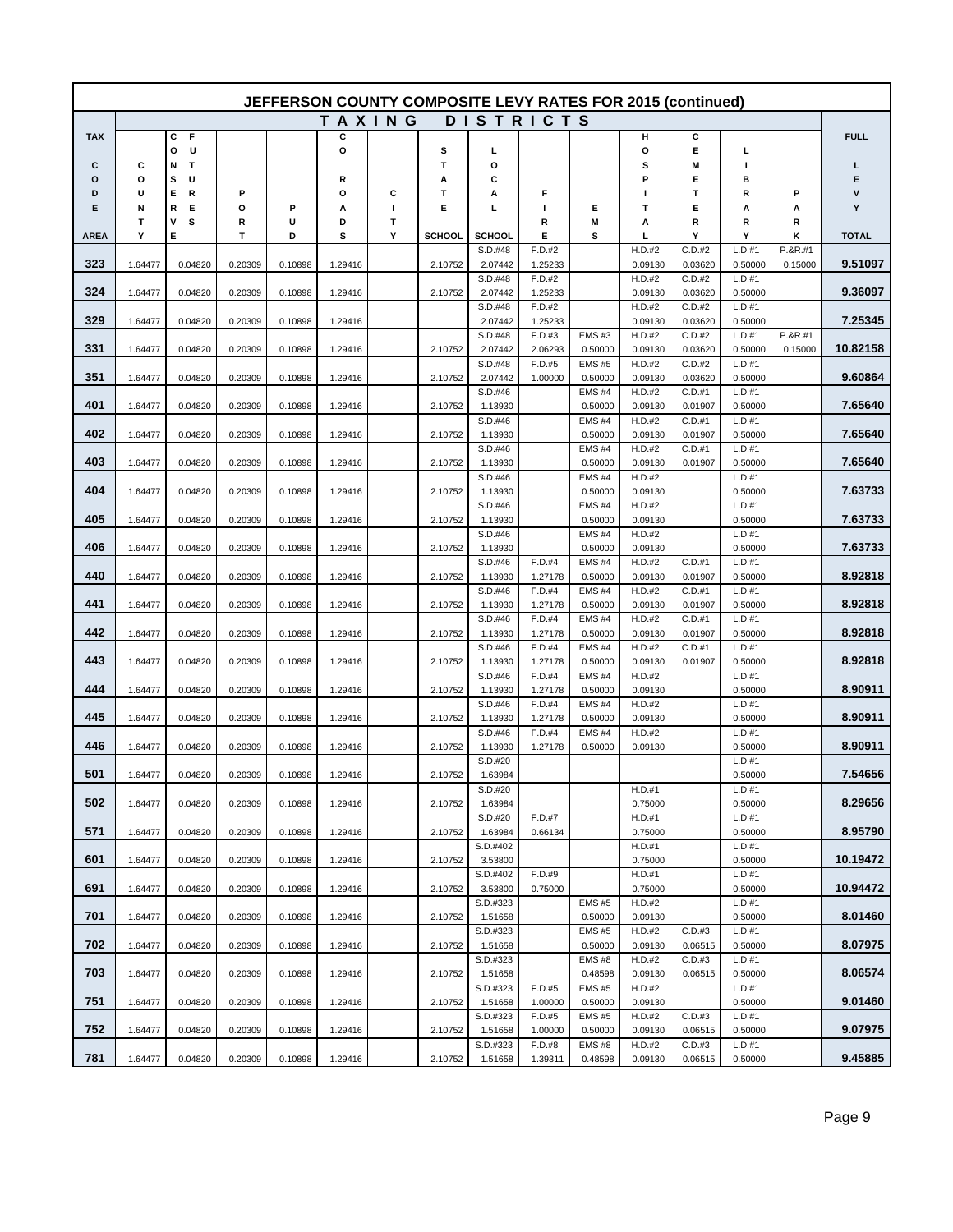| 2016 COMPOSITE LEVY RATES FOR REGULAR LEVIES ONLY (NON-VOTED EXCEPT E.M.S. & P.&R.#1)<br>TAXING<br><b>DISTRICTS</b> |         |                    |         |         |         |         |         |                                                                                                     |                         |                   |                   |                   |                    | <b>COMBINED LEVY LIMITS</b>                         |         |                       |                 |
|---------------------------------------------------------------------------------------------------------------------|---------|--------------------|---------|---------|---------|---------|---------|-----------------------------------------------------------------------------------------------------|-------------------------|-------------------|-------------------|-------------------|--------------------|-----------------------------------------------------|---------|-----------------------|-----------------|
|                                                                                                                     |         |                    |         |         |         |         |         |                                                                                                     |                         |                   |                   |                   |                    |                                                     | STAT.   | <b>CONSTITUTIONAL</b> |                 |
| <b>TAX</b>                                                                                                          |         | C<br>- F<br>U<br>O |         |         | c<br>O  |         | s       |                                                                                                     |                         | н<br>o            | с<br>Е            | г                 |                    | <b>SENIOR</b>                                       | $5.90*$ | R.P.                  | $1\%**$<br>P.P. |
| С                                                                                                                   | c       | Т<br>N             |         |         |         |         | т       |                                                                                                     |                         | s                 | Μ                 | ш                 |                    | L                                                   | L.      | <b>RATIO</b>          | <b>RATIO</b>    |
| Ο<br>D                                                                                                              | о<br>U  | s<br>U<br>Е<br>R   | P       |         | R<br>o  | С       | А<br>т  | F                                                                                                   |                         | P                 | Е<br>т            | в<br>R            | P                  | Е<br>V                                              | Е<br>v  | 94.70%                | 95.60%          |
| Е                                                                                                                   | N       | R<br>Е             | о       | P       | А       | п       | Е       | ш                                                                                                   | Е                       | т                 | Е                 | А                 | А                  | Υ                                                   | Υ       |                       |                 |
|                                                                                                                     | т       | s<br>۷             | R       | υ       | D       | Т       |         | R                                                                                                   | M                       | А                 | R                 | R                 | R                  |                                                     | LIMIT   | LIMIT                 | <b>LIMIT</b>    |
| <b>AREA</b>                                                                                                         | Y       | Е                  | т       | D       | s       | Υ       | LEVY    | Е                                                                                                   | S<br>EMS CITY           | L<br>H.D.#2       | Υ                 | Υ                 | κ                  | <b>TOTAL</b>                                        | < 5.90  | < 10.00               | < 10.00         |
| 100                                                                                                                 | 1.64477 | 0.04820            | 0.20309 | 0.10898 |         | 2.89704 | 2.10752 |                                                                                                     | 0.50000                 | 0.09130           |                   |                   |                    | 7.60090                                             | 4.63311 | 6.90253               | 6.96813         |
| 101                                                                                                                 | 1.64477 | 0.04820            | 0.20309 | 0.10898 | 1.29416 |         | 2.10752 |                                                                                                     |                         | H.D.#2<br>0.09130 |                   | L.D.#1<br>0.50000 |                    | 5.99802                                             | 3.53024 | 5.38460               | 5.43578         |
| 102                                                                                                                 | 1.64477 | 0.04820            | 0.20309 | 0.10898 | 1.29416 |         | 2.10752 |                                                                                                     | <b>EMS#1</b><br>0.50000 | H.D.#2<br>0.09130 |                   | L.D.#1<br>0.50000 |                    | 6.49802                                             | 3.53024 | 5.85810               | 5.91378         |
| 103                                                                                                                 | 1.64477 | 0.04820            | 0.20309 | 0.10898 | 1.29416 |         | 2.10752 |                                                                                                     | <b>EMS#5</b><br>0.50000 | H.D.#2<br>0.09130 |                   | L.D.#1<br>0.50000 |                    | 6.49802                                             | 3.53024 | 5.85810               | 5.91378         |
|                                                                                                                     |         |                    |         |         |         |         |         |                                                                                                     | <b>EMS#5</b>            | H.D.#2            | C.D.#3            | L.D.#1            |                    |                                                     |         |                       |                 |
| 105                                                                                                                 | 1.64477 | 0.04820            | 0.20309 | 0.10898 | 1.29416 |         | 2.10752 |                                                                                                     | 0.50000<br><b>EMS#8</b> | 0.09130<br>H.D.#2 | 0.06515           | 0.50000<br>L.D.#1 |                    | 6.56317                                             | 3.59539 | 5.91980               | 5.97606         |
| 106                                                                                                                 | 1.64477 | 0.04820            | 0.20309 | 0.10898 | 1.29416 |         | 2.10752 |                                                                                                     | 0.48598                 | 0.09130           |                   | 0.50000           |                    | 6.48401                                             | 3.53024 | 5.84483               | 5.90038         |
| 107                                                                                                                 | 1.64477 | 0.04820            | 0.20309 | 0.10898 | 1.29416 |         | 2.10752 |                                                                                                     | EMS #8<br>0.48598       | H.D.#2<br>0.09130 | C.D.#3<br>0.06515 | L.D.#1<br>0.50000 |                    | 6.54916                                             | 3.59539 | 5.90653               | 5.96266         |
|                                                                                                                     |         |                    |         |         |         |         |         | $F.D.+1$                                                                                            | EMS#1                   | H.D.#2            |                   | L.D.#1            |                    |                                                     |         |                       |                 |
| 111                                                                                                                 | 1.64477 | 0.04820            | 0.20309 | 0.10898 | 1.29416 |         | 2.10752 | 1.33003<br>F.D.#1                                                                                   | 0.50000<br><b>EMS#1</b> | 0.09130<br>H.D.#2 |                   | 0.50000<br>L.D.#1 |                    | 7.82805                                             | 4.86026 | 7.11764               | 7.18528         |
| 119                                                                                                                 | 1.64477 | 0.04820            | 0.20309 | 0.10898 | 1.29416 |         |         | 1.33003                                                                                             | 0.50000                 | 0.09130           |                   | 0.50000           |                    | 5.72053                                             | 4.86026 | 5.12182               | 5.17049         |
| 151                                                                                                                 | 1.64477 | 0.04820            | 0.20309 | 0.10898 | 1.29416 |         | 2.10752 | F.D.#5<br>1.00000                                                                                   | <b>EMS#5</b><br>0.50000 | H.D.#2<br>0.09130 |                   | L.D.#1<br>0.50000 |                    | 7.49802                                             | 4.53024 | 6.80510               | 6.86978         |
|                                                                                                                     |         |                    |         |         |         |         |         | F.D.#5                                                                                              | <b>EMS#5</b>            | H.D.#2            | C.D.#3            | L.D.#1            |                    |                                                     |         |                       |                 |
| 152                                                                                                                 | 1.64477 | 0.04820            | 0.20309 | 0.10898 | 1.29416 |         | 2.10752 | 1.00000<br>F.D.#8                                                                                   | 0.50000<br><b>EMS#8</b> | 0.09130<br>H.D.#2 | 0.06515<br>C.D.#3 | 0.50000<br>L.D.#1 |                    | 7.56317                                             | 4.59539 | 6.86680               | 6.93206         |
| 181                                                                                                                 | 1.64477 | 0.04820            | 0.20309 | 0.10898 | 1.29416 |         | 2.10752 | 1.39311                                                                                             | 0.48598                 | 0.09130           | 0.06515           | 0.50000           |                    | 7.94227                                             | 4.98849 | 7.22580               | 7.29447         |
| 201                                                                                                                 | 1.64477 | 0.04820            | 0.20309 | 0.10898 | 1.29416 |         | 2.10752 |                                                                                                     |                         | H.D.#2<br>0.09130 |                   | L.D.#1<br>0.50000 |                    | 5.99802                                             | 3.53024 | 5.38460               | 5.43578         |
|                                                                                                                     |         |                    |         |         |         |         |         |                                                                                                     | <b>EMS#1</b>            | H.D.#2            |                   | L.D.#1            |                    |                                                     |         |                       |                 |
| 202                                                                                                                 | 1.64477 | 0.04820            | 0.20309 | 0.10898 | 1.29416 |         | 2.10752 |                                                                                                     | 0.50000<br><b>EMS#3</b> | 0.09130<br>H.D.#2 |                   | 0.50000<br>L.D.#1 |                    | 6.49802                                             | 3.53024 | 5.85810               | 5.91378         |
| 203                                                                                                                 | 1.64477 | 0.04820            | 0.20309 | 0.10898 | 1.29416 |         | 2.10752 |                                                                                                     | 0.50000                 | 0.09130<br>H.D.#2 |                   | 0.50000<br>L.D.#1 | P.&R.#1            | 6.49802                                             | 3.53024 | 5.85810               | 5.91378         |
| 205                                                                                                                 | 1.64477 | 0.04820            | 0.20309 | 0.10898 | 1.29416 |         | 2.10752 |                                                                                                     |                         | 0.09130           |                   | 0.50000           | 0.15000            | 6.14802                                             | 3.68024 | 5.52665               | 5.57918         |
| 211                                                                                                                 | 1.64477 | 0.04820            | 0.20309 | 0.10898 | 1.29416 |         | 2.10752 | F.D.#1<br>1.33003                                                                                   | <b>EMS#1</b><br>0.50000 | H.D.#2<br>0.09130 |                   | L.D.#1<br>0.50000 |                    | 7.82805                                             | 4.86026 | 7.11764               | 7.18528         |
|                                                                                                                     |         |                    |         |         |         |         |         | F.D.#1                                                                                              | <b>EMS#1</b>            | H.D.#2            |                   | L.D.#1            |                    |                                                     |         |                       |                 |
| 219                                                                                                                 | 1.64477 | 0.04820            | 0.20309 | 0.10898 | 1.29416 |         |         | 1.33003<br>F.D.#2                                                                                   | 0.50000                 | 0.09130<br>H.D.#2 |                   | 0.50000<br>L.D.#1 |                    | 5.72053                                             | 4.86026 | 5.12182               | 5.17049         |
| 221                                                                                                                 | 1.64477 | 0.04820            | 0.20309 | 0.10898 | 1.29416 |         | 2.10752 | 1.25233                                                                                             |                         | 0.09130           |                   | 0.50000           |                    | 7.25036                                             | 4.78257 | 6.57056 6.63301       |                 |
| 222                                                                                                                 | 1.64477 | 0.04820            | 0.20309 | 0.10898 | 1.29416 |         | 2.10752 | F.D.#2<br>1.25233                                                                                   |                         | H.D.#2<br>0.09130 |                   | L.D.#1<br>0.50000 | P.&R.#1<br>0.15000 | 7.40036                                             | 4.93257 | 6.71261               | 6.77641         |
|                                                                                                                     |         |                    |         |         |         |         |         | F.D.#3                                                                                              | EMS#3                   | H.D.#2            |                   | L.D.#1            |                    |                                                     |         |                       |                 |
| 231                                                                                                                 | 1.64477 | 0.04820            | 0.20309 | 0.10898 | 1.29416 |         | 2.10752 | 1.50000<br>F.D.#3                                                                                   | 0.50000<br><b>EMS#3</b> | 0.09130<br>H.D.#2 |                   | 0.50000<br>L.D.#1 |                    | 7.99802                                             | 5.03024 | 7.27860               | 7.34778         |
| 232                                                                                                                 | 1.64477 | 0.04820            | 0.20309 | 0.10898 | 1.29416 |         | 2.10752 | 1.50000                                                                                             | 0.50000                 | 0.09130           |                   | 0.50000           |                    | 7.99802                                             | 5.03024 | 7.27860               | 7.34778         |
| 301                                                                                                                 | 1.64477 | 0.04820            | 0.20309 | 0.10898 | 1.29416 |         | 2.10752 |                                                                                                     |                         | H.D.#2<br>0.09130 | C.D.#2<br>0.03620 | L.D.#1<br>0.50000 |                    | 6.03422                                             | 3.56643 | 5.41888               | 5.47038         |
| 302                                                                                                                 | 1.64477 | 0.04820            | 0.20309 | 0.10898 | 1.29416 |         | 2.10752 |                                                                                                     |                         | H.D.#2<br>0.09130 | C.D.#2<br>0.03620 | L.D.#1<br>0.50000 | P.&R.#1<br>0.15000 | 6.18422                                             | 3.71643 | 5.56093               | 5.61378         |
| 303                                                                                                                 |         |                    |         |         |         |         |         |                                                                                                     |                         | H.D.#2            | C.D.#2            | L.D.#1<br>0.50000 |                    | 6.03422                                             | 3.56643 |                       | 5.47038         |
|                                                                                                                     | 1.64477 | 0.04820            | 0.20309 | 0.10898 | 1.29416 |         | 2.10752 |                                                                                                     |                         | 0.09130<br>H.D.#2 | 0.03620<br>C.D.#2 | L.D.#1            |                    |                                                     |         | 5.41888               |                 |
| 304                                                                                                                 | 1.64477 | 0.04820            | 0.20309 | 0.10898 | 1.29416 |         | 2.10752 |                                                                                                     | <b>EMS#5</b>            | 0.09130<br>H.D.#2 | 0.03620<br>C.D.#2 | 0.50000<br>L.D.#1 |                    | 6.03422                                             | 3.56643 | 5.41888               | 5.47038         |
| 305                                                                                                                 | 1.64477 | 0.04820            | 0.20309 | 0.10898 | 1.29416 |         | 2.10752 |                                                                                                     | 0.50000                 | 0.09130           | 0.03620           | 0.50000           |                    | 6.53422                                             | 3.56643 | 5.89238               | 5.94838         |
| 306                                                                                                                 | 1.64477 | 0.04820            | 0.20309 | 0.10898 | 1.29416 |         | 2.10752 |                                                                                                     | <b>EMS#3</b><br>0.50000 | H.D.#2<br>0.09130 | C.D.#2<br>0.03620 | L.D.#1<br>0.50000 | P.&R.#1<br>0.15000 | 6.68422                                             | 3.71643 | 6.03443               | 6.09178         |
| 307                                                                                                                 | 1.64477 | 0.04820            | 0.20309 | 0.10898 | 1.29416 |         | 2.10752 |                                                                                                     |                         | H.D.#2<br>0.09130 | C.D.#2<br>0.03620 | L.D.#1<br>0.50000 |                    | 6.03422                                             | 3.56643 | 5.41888               | 5.47038         |
|                                                                                                                     |         |                    |         |         |         |         |         | F.D.#2                                                                                              |                         | H.D.#2            | C.D.#2            | L.D.#1            |                    |                                                     |         |                       |                 |
| 320                                                                                                                 | 1.64477 | 0.04820            | 0.20309 | 0.10898 | 1.29416 |         | 2.10752 | 1.25233<br>F.D.#2                                                                                   |                         | 0.09130<br>H.D.#2 | 0.03620<br>C.D.#2 | 0.50000<br>L.D.#1 |                    | 7.28655                                             | 4.81877 | 6.60484               | 6.66761         |
| 321                                                                                                                 | 1.64477 | 0.04820            | 0.20309 | 0.10898 | 1.29416 |         | 2.10752 | 1.25233<br>* 5.90 LIMIT DOES NOT INCLUDE PORT, P.U.D., STATE SCHOOLS, E.M.S.or CONSERVATION FUTURES |                         | 0.09130           | 0.03620           | 0.50000           |                    | 7.28655<br>** 1% LIMIT DOES NOT INCLUDE PORT, P.U.D | 4.81877 | 6.60484               | 6.66761         |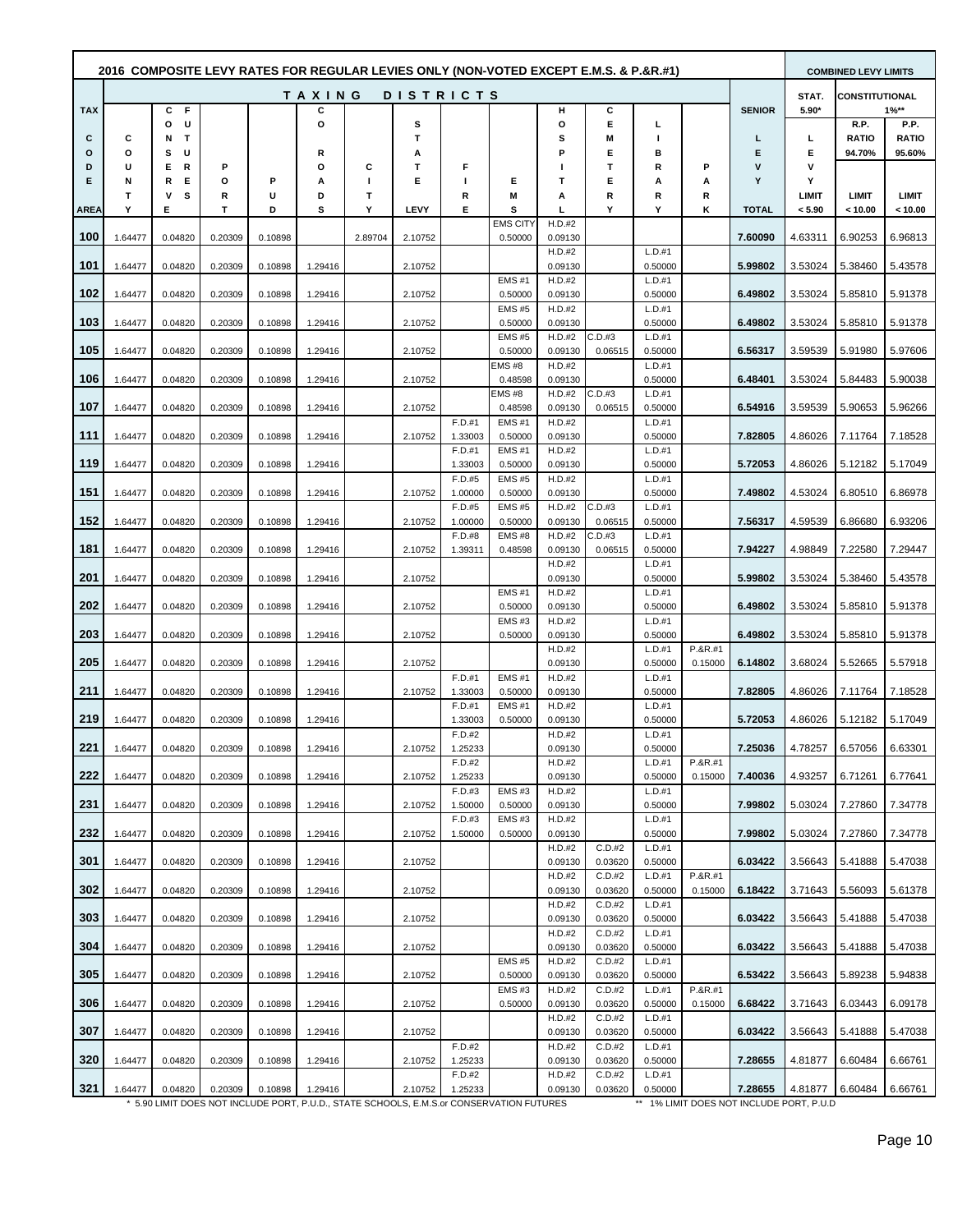|              |         |                    |         |         | (confinity RATES FOR REGULAR LEVIES ONLY (NON-VOTED EXCEPT E.M.S. & P.&R.#1) (continued) 2016 |   |               |                   |                         |                   |                   |                     |                    |               |         |                       |                 |
|--------------|---------|--------------------|---------|---------|-----------------------------------------------------------------------------------------------|---|---------------|-------------------|-------------------------|-------------------|-------------------|---------------------|--------------------|---------------|---------|-----------------------|-----------------|
|              |         |                    |         |         | TAXING                                                                                        |   |               | <b>DISTRICTS</b>  |                         |                   |                   |                     |                    |               | STAT.   | <b>CONSTITUTIONAL</b> |                 |
| <b>TAX</b>   |         | C<br>- F<br>U<br>О |         |         | С<br>O                                                                                        |   | s             |                   |                         | н<br>o            | С<br>E            | г                   |                    | <b>SENIOR</b> | $5.90*$ | R.P.                  | $1\%**$<br>P.P. |
| C            | С       | Т<br>N             |         |         |                                                                                               |   | т             |                   |                         | s                 | Μ                 | I.                  |                    | L             | L       | <b>RATIO</b>          | <b>RATIO</b>    |
| $\circ$<br>D | o<br>U  | s<br>U<br>Ε<br>R   | P       |         | R<br>О                                                                                        | c | А<br>т        | F                 |                         | P                 | Е<br>т            | в<br>R              | Ρ                  | Е<br>v        | Е<br>٧  | 94.70%                | 95.60%          |
| Е            | N       | R<br>Е             | O       | Р       | Α                                                                                             | H | Е             | T                 | Е                       | т                 | Е                 | А                   | А                  | Υ             | Υ       |                       |                 |
|              | т       | ۷<br>s             | R       | U       | D                                                                                             | Т |               | R                 | M                       | А                 | R                 | R                   | R                  |               | LIMIT   | LIMIT                 | <b>LIMIT</b>    |
| <b>AREA</b>  | Υ       | Е                  | T       | D       | S                                                                                             | Υ | <b>SCHOOL</b> | Е<br>F.D.#2       | s                       | L<br>H.D.#2       | Υ<br>C.D.#2       | Υ<br>L.D.#1         | κ<br>P.&R.#1       | <b>TOTAL</b>  | < 5.90  | < 10.00               | < 10.00         |
| 323          | 1.64477 | 0.04820            | 0.20309 | 0.10898 | 1.29416                                                                                       |   | 2.10752       | 1.25233           |                         | 0.09130           | 0.03620           | 0.50000             | 0.15000            | 7.43655       | 4.96877 | 6.74689               | 6.81101         |
| 324          | 1.64477 | 0.04820            | 0.20309 | 0.10898 | 1.29416                                                                                       |   | 2.10752       | F.D.#2<br>1.25233 |                         | H.D.#2<br>0.09130 | C.D.#2<br>0.03620 | L.D.#1<br>0.50000   |                    | 7.28655       | 4.81877 | 6.60484               | 6.66761         |
|              |         |                    |         |         |                                                                                               |   |               | F.D.#2            |                         | H.D.#2            | C.D.#2            | L.D.#1              |                    |               |         |                       |                 |
| 329          | 1.64477 | 0.04820            | 0.20309 | 0.10898 | 1.29416                                                                                       |   |               | 1.25233           |                         | 0.09130           | 0.03620           | 0.50000             |                    | 5.17903       | 4.81877 | 4.60902               | 4.65282         |
| 331          | 1.64477 | 0.04820            | 0.20309 | 0.10898 | 1.29416                                                                                       |   | 2.10752       | F.D.#3<br>1.50000 | EMS#3<br>0.50000        | H.D.#2<br>0.09130 | C.D.#2<br>0.03620 | L.D.#1<br>0.50000   | P.&R.#1<br>0.15000 | 8.18422       | 5.21643 | 7.45493               | 7.52578         |
|              |         |                    |         |         |                                                                                               |   |               | F.D.#5            | <b>EMS#5</b>            | H.D.#2            | C.D.#2            | L.D.#1              |                    |               |         |                       |                 |
| 351          | 1.64477 | 0.04820            | 0.20309 | 0.10898 | 1.29416                                                                                       |   | 2.10752       | 1.00000           | 0.50000<br>EMS#4        | 0.09130<br>H.D.#2 | 0.03620<br>C.D.#1 | 0.50000<br>L.D.#1   |                    | 7.53422       | 4.56643 | 6.83938               | 6.90438         |
| 401          | 1.64477 | 0.04820            | 0.20309 | 0.10898 | 1.29416                                                                                       |   | 2.10752       |                   | 0.50000                 | 0.09130           | 0.01907           | 0.50000             |                    | 6.51710       | 3.54931 | 5.87616               | 5.93201         |
|              |         |                    |         |         |                                                                                               |   |               |                   | EMS#4                   | H.D.#2            | C.D.#1            | L.D.#1              |                    |               |         |                       |                 |
| 402          | 1.64477 | 0.04820            | 0.20309 | 0.10898 | 1.29416                                                                                       |   | 2.10752       |                   | 0.50000<br>EMS#4        | 0.09130<br>H.D.#2 | 0.01907<br>C.D.#1 | 0.50000<br>L.D.#1   |                    | 6.51710       | 3.54931 | 5.87616               | 5.93201         |
| 403          | 1.64477 | 0.04820            | 0.20309 | 0.10898 | 1.29416                                                                                       |   | 2.10752       |                   | 0.50000                 | 0.09130           | 0.01907           | 0.50000             |                    | 6.51710       | 3.54931 | 5.87616               | 5.93201         |
| 404          | 1.64477 | 0.04820            | 0.20309 | 0.10898 | 1.29416                                                                                       |   | 2.10752       |                   | EMS#4<br>0.50000        | H.D.#2<br>0.09130 |                   | L.D.#1<br>0.50000   |                    | 6.49802       | 3.53024 | 5.85810               | 5.91378         |
|              |         |                    |         |         |                                                                                               |   |               |                   | <b>EMS#4</b>            | H.D.#2            |                   | L.D.#1              |                    |               |         |                       |                 |
| 405          | 1.64477 | 0.04820            | 0.20309 | 0.10898 | 1.29416                                                                                       |   | 2.10752       |                   | 0.50000                 | 0.09130           |                   | 0.50000             |                    | 6.49802       | 3.53024 | 5.85810               | 5.91378         |
| 406          | 1.64477 | 0.04820            | 0.20309 | 0.10898 | 1.29416                                                                                       |   | 2.10752       |                   | EMS#4<br>0.50000        | H.D.#2<br>0.09130 |                   | L.D.#1<br>0.50000   |                    | 6.49802       | 3.53024 | 5.85810               | 5.91378         |
|              |         |                    |         |         |                                                                                               |   |               | F.D.#4            | <b>EMS#4</b>            | H.D.#2            | C.D.#1            | L.D.#1              |                    |               |         |                       |                 |
| 440          | 1.64477 | 0.04820            | 0.20309 | 0.10898 | 1.29416                                                                                       |   | 2.10752       | 1.27178<br>F.D.#4 | 0.50000<br><b>EMS#4</b> | 0.09130<br>H.D.#2 | 0.01907<br>C.D.#1 | 0.50000<br>L.D.#1   |                    | 7.78888       | 4.82109 | 7.08054               | 7.14783         |
| 441          | 1.64477 | 0.04820            | 0.20309 | 0.10898 | 1.29416                                                                                       |   | 2.10752       | 1.27178           | 0.50000                 | 0.09130           | 0.01907           | 0.50000             |                    | 7.78888       | 4.82109 | 7.08054               | 7.14783         |
|              |         |                    |         |         |                                                                                               |   |               | F.D.#4            | EMS#4                   | H.D.#2            | C.D.#1            | L.D.#1              |                    |               |         |                       |                 |
| 442          | 1.64477 | 0.04820            | 0.20309 | 0.10898 | 1.29416                                                                                       |   | 2.10752       | 1.27178<br>F.D.#4 | 0.50000<br>EMS#4        | 0.09130<br>H.D.#2 | 0.01907<br>C.D.#1 | 0.50000<br>L.D.#1   |                    | 7.78888       | 4.82109 | 7.08054               | 7.14783         |
| 443          | 1.64477 | 0.04820            | 0.20309 | 0.10898 | 1.29416                                                                                       |   | 2.10752       | 1.27178           | 0.50000                 | 0.09130           | 0.01907           | 0.50000             |                    | 7.78888       | 4.82109 | 7.08054               | 7.14783         |
| 444          | 1.64477 | 0.04820            | 0.20309 | 0.10898 | 1.29416                                                                                       |   | 2.10752       | F.D.#4<br>1.27178 | <b>EMS#4</b><br>0.50000 | H.D.#2<br>0.09130 |                   | L.D.#1<br>0.50000   |                    | 7.76980       | 4.80202 | 7.06248               | 7.12960         |
|              |         |                    |         |         |                                                                                               |   |               | F.D.#4            | <b>EMS#4</b>            | H.D.#2            |                   | L.D.#1              |                    |               |         |                       |                 |
| 445          | 1.64477 | 0.04820            | 0.20309 | 0.10898 | 1.29416                                                                                       |   | 2.10752       | 1.27178<br>F.D.#4 | 0.50000<br><b>EMS#4</b> | 0.09130<br>H.D.#2 |                   | 0.50000<br>L.D.#1   |                    | 7.76980       | 4.80202 | 7.06248               | 7.12960         |
| 446          | 1.64477 | 0.04820            | 0.20309 | 0.10898 | 1.29416                                                                                       |   | 2.10752       | 1.27178           | 0.50000                 | 0.09130           |                   | 0.50000             |                    | 7.76980       | 4.80202 | 7.06248               | 7.12960         |
|              |         |                    |         |         |                                                                                               |   |               |                   |                         |                   |                   | L.D.#1              |                    |               |         |                       |                 |
| 501          | 1.64477 | 0.04820            | 0.20309 | 0.10898 | 1.29416                                                                                       |   | 2.10752       |                   |                         | H.D.#1            |                   | 0.50000<br>$L.D.+1$ |                    | 5.90672       | 3.43893 | 5.29814               | 5.34849         |
| 502          | 1.64477 | 0.04820            | 0.20309 | 0.10898 | 1.29416                                                                                       |   | 2.10752       |                   |                         | 0.75000           |                   | 0.50000             |                    | 6.65672       | 4.18893 | 6.00839               | 6.06549         |
| 571          | 1.64477 | 0.04820            | 0.20309 | 0.10898 | 1.29416                                                                                       |   | 2.10752       | F.D.#7<br>0.66134 |                         | H.D.#1<br>0.75000 |                   | L.D.#1<br>0.50000   |                    | 7.31806       | 4.85027 | 6.63468               | 6.69773         |
|              |         |                    |         |         |                                                                                               |   |               |                   |                         | H.D.#1            |                   | L.D.#1              |                    |               |         |                       |                 |
| 601          | 1.64477 | 0.04820            | 0.20309 | 0.10898 | 1.29416                                                                                       |   | 2.10752       | F.D.#9            |                         | 0.75000<br>H.D.#1 |                   | 0.50000<br>L.D.#1   |                    | 6.65672       | 4.18893 | 6.00839               | 6.06549         |
| 691          | 1.64477 | 0.04820            | 0.20309 | 0.10898 | 1.29416                                                                                       |   | 2.10752       | 0.75000           |                         | 0.75000           |                   | 0.50000             |                    | 7.40672       | 4.93893 | 6.71864               | 6.78249         |
|              |         |                    |         |         |                                                                                               |   |               |                   | <b>EMS#5</b>            | H.D.#2            |                   | L.D.#1              |                    |               |         |                       |                 |
| 701          | 1.64477 | 0.04820            | 0.20309 | 0.10898 | 1.29416                                                                                       |   | 2.10752       |                   | 0.50000<br><b>EMS#5</b> | 0.09130<br>H.D.#2 | C.D.#3            | 0.50000<br>L.D.#1   |                    | 6.49802       | 3.53024 | 5.85810               | 5.91378         |
| 702          | 1.64477 | 0.04820            | 0.20309 | 0.10898 | 1.29416                                                                                       |   | 2.10752       |                   | 0.50000                 | 0.09130           | 0.06515           | 0.50000             |                    | 6.56317       | 3.59539 | 5.91980               | 5.97606         |
| 703          | 1.64477 | 0.04820            | 0.20309 | 0.10898 | 1.29416                                                                                       |   | 2.10752       |                   | <b>EMS#8</b><br>0.48598 | H.D.#2<br>0.09130 | C.D.#3<br>0.06515 | L.D.#1<br>0.50000   |                    | 6.54916       | 3.59539 | 5.90653               | 5.96266         |
|              |         |                    |         |         |                                                                                               |   |               | F.D.#5            | <b>EMS#5</b>            | H.D.#2            |                   | L.D.#1              |                    |               |         |                       |                 |
| 751          | 1.64477 | 0.04820            | 0.20309 | 0.10898 | 1.29416                                                                                       |   | 2.10752       | 1.00000<br>F.D.#5 | 0.50000<br><b>EMS#5</b> | 0.09130<br>H.D.#2 | C.D.#3            | 0.50000<br>L.D.#1   |                    | 7.49802       | 4.53024 | 6.80510               | 6.86978         |
| 752          | 1.64477 | 0.04820            | 0.20309 | 0.10898 | 1.29416                                                                                       |   | 2.10752       | 1.00000           | 0.50000                 | 0.09130           | 0.06515           | 0.50000             |                    | 7.56317       | 4.59539 | 6.86680               | 6.93206         |
|              |         |                    |         |         |                                                                                               |   |               | F.D.#8            | <b>EMS#8</b>            | H.D.#2            | C.D.#3            | L.D.#1              |                    |               |         |                       |                 |
| 781          | 1.64477 | 0.04820            | 0.20309 | 0.10898 | 1.29416                                                                                       |   | 2.10752       | 1.39311           | 0.48598                 | 0.09130           | 0.06515           | 0.50000             |                    | 7.94227       | 4.98849 | 7.22580               | 7.29447         |

\* 5.90 LIMIT DOES NOT INCLUDE PORT, P.U.D., STATE SCHOOLS, E.M.S.or CONSERVATION FUTURES \*\* 1% LIMIT DOES NOT INCLUDE PORT, P.U.D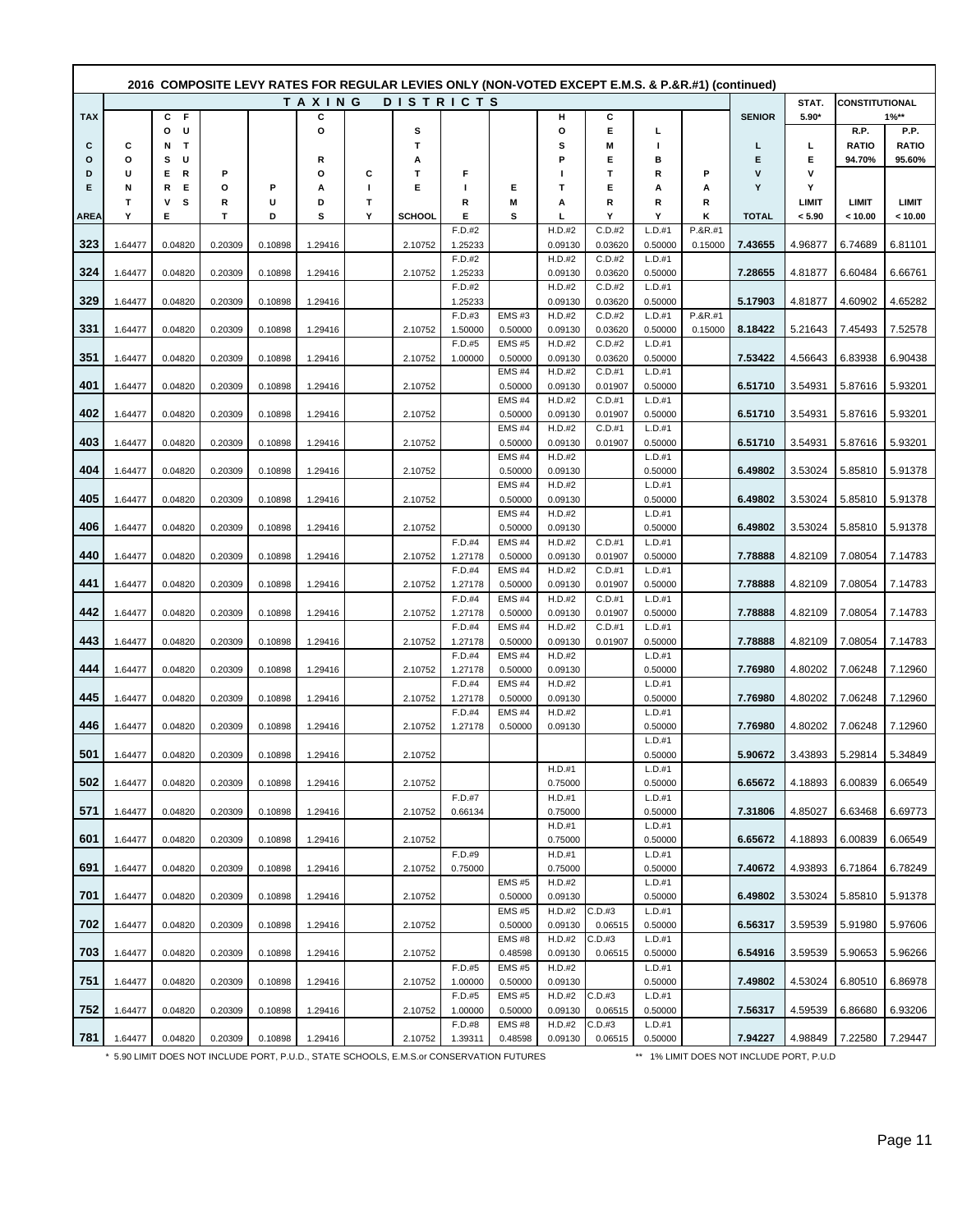| <b>TAXING</b>                   | <b>REAL/PERSONAL</b> | <b>TIMBER</b>         | <b>LEVY RATE</b> | <b>TAX</b><br><b>AMOUNT</b> |               |
|---------------------------------|----------------------|-----------------------|------------------|-----------------------------|---------------|
| <b>DISTRICT</b>                 | PROPERTY A.V.        | A.V.                  | (1000)           | <b>REAL &amp; PERSONAL</b>  | <b>TIMBER</b> |
| STATE LEVY (SCHOOL):            |                      |                       |                  |                             |               |
|                                 | 4,638,002,579        |                       | 2.10752          | \$9,774,690.00              |               |
|                                 |                      |                       |                  |                             |               |
| <b>COUNTY:</b>                  |                      |                       |                  |                             |               |
| <b>Current Expense</b>          | 4,639,591,919        |                       | 1.61665          | \$7,500,601.63              |               |
|                                 |                      | 153,324,329           |                  |                             | \$247,871.95  |
| <b>Mental Health</b>            | 4,639,591,919        |                       | 0.00933          | \$43,304.36                 |               |
| <b>Development Disabilities</b> |                      | 153,324,329           | 0.00933          | \$43,304.36                 | \$1,431.08    |
|                                 | 4,639,591,919        | 153,324,329           |                  |                             | \$1,431.08    |
| Veteran's Relief                | 4,639,591,919        |                       | 0.00945          | \$43,849.38                 |               |
|                                 |                      | 153,324,329           |                  |                             | \$1,449.09    |
|                                 |                      | <b>COUNTY TOTAL =</b> | 1.64477          | \$7,631,059.73              | \$252,183.20  |
|                                 |                      |                       |                  |                             |               |
| <b>COUNTY:</b>                  |                      |                       |                  |                             |               |
| <b>Conservation Futures</b>     | 4,639,591,919        |                       | 0.04820          | \$223,636.66                |               |
|                                 |                      | 153,324,329           |                  |                             | \$7,390.51    |
| <b>JEFFERSON COUNTY ROADS:</b>  |                      |                       |                  |                             |               |
| General                         | 3,298,790,528        |                       | 1.07590          | \$3,549,169.83              |               |
|                                 |                      | 153,316,926           |                  |                             | \$164,953.73  |
| Diversion                       | 3,298,790,528        |                       | 0.21826          | \$720,000.00                |               |
|                                 |                      | 153,316,926           |                  |                             | \$33,463.23   |
|                                 |                      | CO ROAD TOTAL =       | 1.29416          | \$4,269,169.83              | \$198,416.96  |
| <b>CITY OF PORT TOWNSEND:</b>   |                      |                       |                  |                             |               |
| General                         | 1,340,801,391        |                       | 1.63449          | \$2,191,531.63              |               |
|                                 |                      | 7,403                 |                  |                             | \$12.10       |
| Library LID Lift                | 1,340,801,391        |                       | 0.76037          | \$1,019,508.70              |               |
|                                 |                      | 7,403                 |                  |                             | \$5.63        |
| Fire LID Lift                   | 1,340,801,391        |                       | 0.50217          | \$673,312.36                |               |
|                                 |                      | 7,403                 |                  |                             | \$3.72        |
|                                 |                      | $CITY TO TAL =$       | 2.89704          | \$3,884,352.69              | \$17.73       |
| Mt. View Bond                   | 1,316,515,016        |                       | 0.05090          | \$67,011.62                 |               |
|                                 |                      | 7,403                 |                  |                             | \$0.38        |
|                                 |                      |                       |                  |                             |               |
| PORT OF PORT TOWNSEND:          |                      |                       |                  |                             |               |
| General                         | 4,639,591,919        |                       | 0.20309          | \$942,242.43                |               |
|                                 |                      | 153,324,329           |                  |                             | \$31,138.23   |
| P.U.D. NO. 1:                   |                      |                       |                  |                             |               |
| General                         | 4,639,591,919        |                       | 0.10898          | \$505,613.23                |               |
|                                 |                      | 153,324,329           |                  |                             | \$16,708.97   |
|                                 |                      |                       |                  |                             |               |
| <b>LIBRARY DISTRICT #1:</b>     |                      |                       |                  |                             |               |
| General                         | 3,298,790,528        |                       | 0.50000          | \$1,649,395.26              |               |
|                                 |                      | 153,316,926           |                  |                             | \$76,658.46   |

## **HOSPITAL DISTRICTS:**

| <b>HOSPITAL DISTRICT #1:</b> |               |            |         |              |             |
|------------------------------|---------------|------------|---------|--------------|-------------|
| General                      | 29,242,908    |            | 0.75000 | \$21,932.18  |             |
|                              |               | 84,029,004 |         |              | \$63,021.75 |
| <b>HOSPITAL DISTRICT #2:</b> |               |            |         |              |             |
| General                      | 4,610,106,207 |            | 0.03620 | \$166,897.03 |             |
|                              |               | 55,033,666 |         |              | \$1,992.35  |
| Admin. Bond                  | 4,610,106,207 |            | 0.05510 | \$254,025.00 |             |
|                              |               | 55,033,666 |         |              | \$3,032.45  |
|                              |               |            |         |              |             |

٦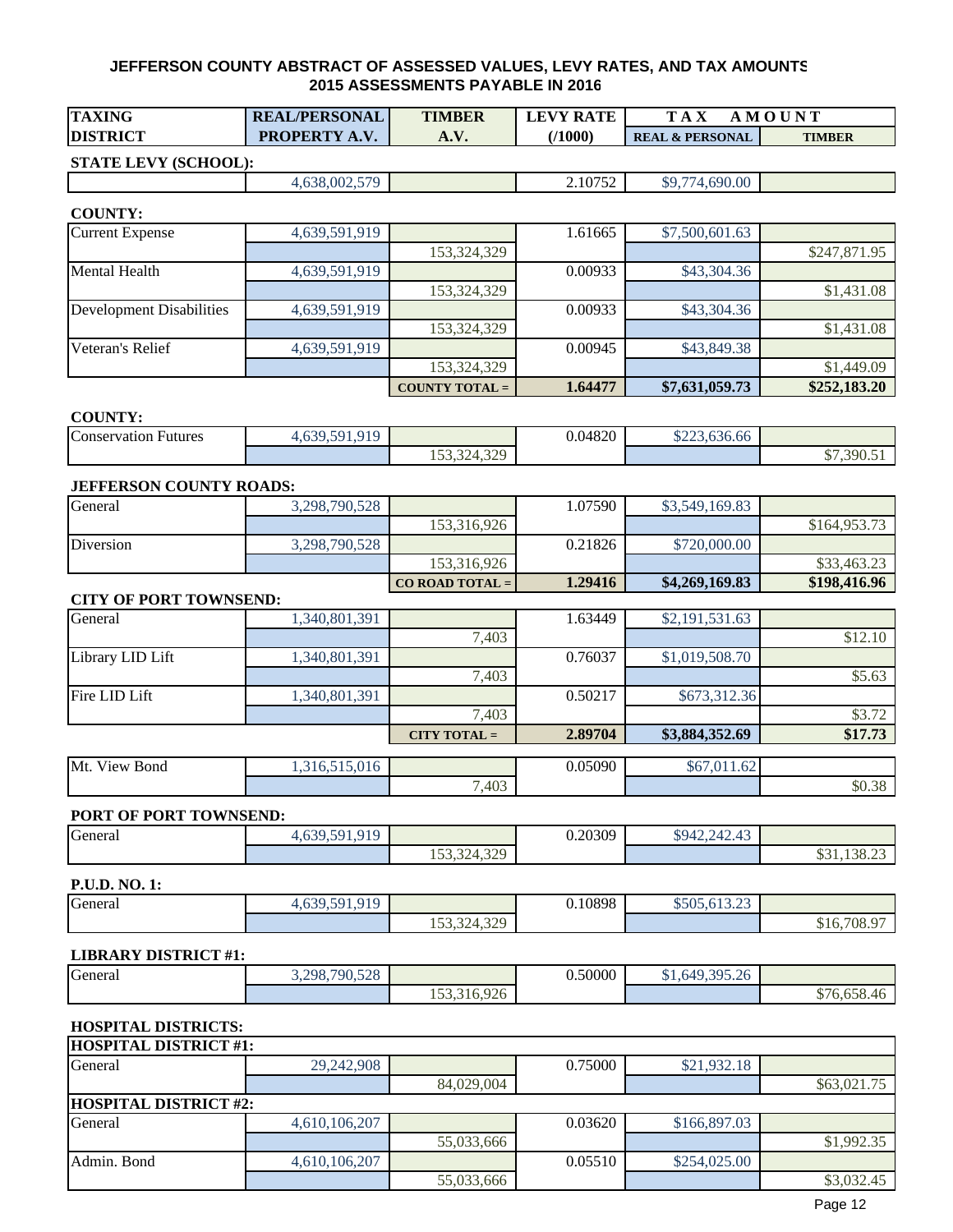| <b>TAXING</b>                                    | <b>REAL/PERSONAL</b> | <b>TIMBER</b> | <b>LEVY RATE</b> | <b>TAX</b>                 | <b>AMOUNT</b> |
|--------------------------------------------------|----------------------|---------------|------------------|----------------------------|---------------|
| <b>DISTRICT</b>                                  | PROPERTY A.V.        | $A.V.*$       | (1000)           | <b>REAL &amp; PERSONAL</b> | <b>TIMBER</b> |
| <b>LOCAL SCHOOLS:</b>                            |                      |               |                  |                            |               |
| <b>SCHOOL DISTRICT #20 (Queets-Clearwater):</b>  |                      |               |                  |                            |               |
| M & O                                            | 11,696,502           |               | 1.63984          | \$19,180.42                |               |
|                                                  |                      | 34,039,591    |                  |                            | \$55,819.58   |
| <b>SCHOOL DISTRICT #46 (Brinnon):</b>            |                      |               |                  |                            |               |
| M & O                                            | 259,561,850          |               | 1.13930          | \$295,719.70               |               |
|                                                  |                      | 8,771,389     |                  |                            | \$9,993.27    |
| <b>SCHOOL DISTRICT #48 (Quilcene):</b>           |                      |               |                  |                            |               |
| <b>1998 Bond</b>                                 | 332,193,655          |               | 0.48672          | \$161,686.62               |               |
|                                                  |                      | 18,600,196    |                  |                            | \$9,053.16    |
| M & O                                            | 332,193,655          |               | 1.58770          | \$527,422.77               |               |
|                                                  |                      | 9,300,098     |                  |                            | \$14,765.74   |
| <b>SCHOOL DISTRICT #49 (Chimacum):</b>           |                      |               |                  |                            |               |
| 2012 Capital Project                             | 1,706,576,339        |               | 0.77847          | \$1,328,519.92             |               |
|                                                  |                      | 13,022,185    |                  |                            | \$10,137.39   |
| M & O                                            | 1,706,576,339        |               | 1.77352          | \$3,026,651.74             |               |
|                                                  |                      | 6,511,093     |                  |                            | \$11,547.57   |
| <b>SCHOOL DISTRICT #50 (Port Townsend):</b>      |                      |               |                  |                            |               |
| 2012 Capital Project                             | 2,189,765,148        |               | 0.53973          | \$1,181,876.20             |               |
|                                                  |                      | 5,647,104     |                  |                            | \$3,047.90    |
| M & O                                            | 2,189,765,148        |               | 1.57791          | \$3,455,244.84             |               |
|                                                  |                      | 2,823,552     |                  |                            | \$4,455.30    |
| SCHOOL DISTRICT #323 (Sequim):                   |                      |               |                  |                            |               |
| M & O                                            | 55,876,539           |               | 1.51658          | \$84,741.20                |               |
|                                                  |                      | 233,324       |                  |                            | \$353.85      |
| <b>SCHOOL DISTRICT #402 (Quillayute Valley):</b> |                      |               |                  |                            |               |
| 1998 & 2009 Bond                                 | 17,726,773           |               | 2.13899          | \$37,917.39                |               |
|                                                  |                      | 30,211,413    |                  |                            | \$64,621.92   |
| M & O                                            | 17,726,773           |               | 1.39901          | \$24,799.94                |               |
|                                                  |                      | 15,105,707    |                  |                            | \$21,133.04   |

\* For school M & O levies, only 1/2 of the bond timber A.V. is used.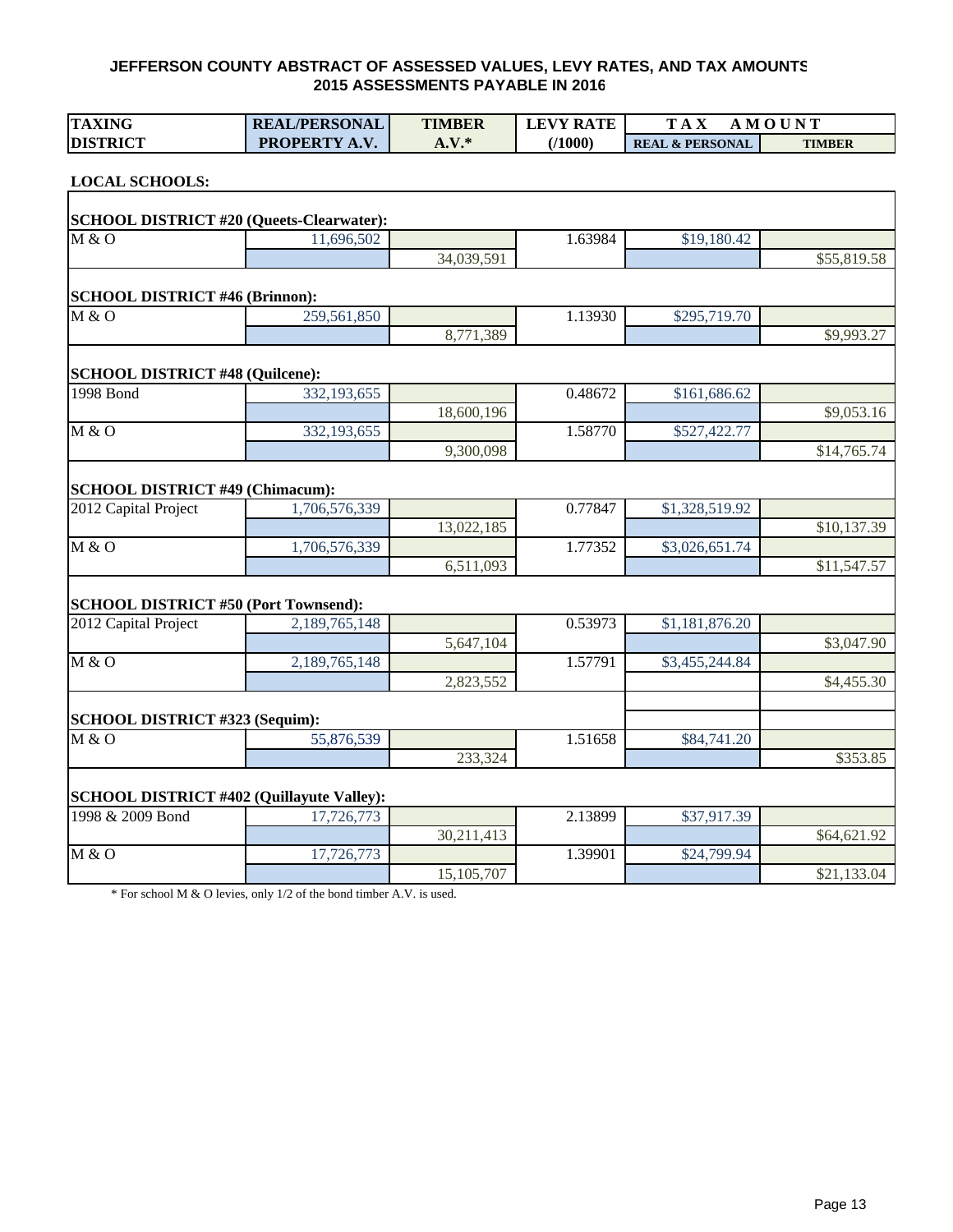| <b>TAXING</b>                              | <b>REAL/PERSONAL</b> | <b>TIMBER</b> | <b>LEVY RATE</b> | <b>TAX</b>                 | <b>AMOUNT</b> |
|--------------------------------------------|----------------------|---------------|------------------|----------------------------|---------------|
| <b>DISTRICT</b>                            | PROPERTY A.V.        | A.V.          | (1000)           | <b>REAL &amp; PERSONAL</b> | <b>TIMBER</b> |
|                                            |                      |               |                  |                            |               |
| <b>FIRE DISTRICTS:</b>                     |                      |               |                  |                            |               |
| <b>FIRE DISTRICT #1:</b>                   |                      |               |                  |                            |               |
| Chimacum<br><b>General:</b>                | 1,511,054,153        |               | 1.33003          | \$2,009,744.92             |               |
| Kala Point Cape George                     |                      | 1,327,935     |                  |                            | \$1,766.19    |
| <b>FIRE DISTRICT #2:</b>                   |                      |               |                  |                            |               |
| <b>General:</b>                            | 341,755,310          |               | 1.25233          | \$427,991.71               |               |
| Quilcene                                   |                      | 6,255,947     |                  |                            | \$7,834.53    |
| <b>FIRE DISTRICT #3:</b>                   |                      |               |                  |                            |               |
| General:                                   | 967, 275, 244        |               | 1.50000          | \$1,450,912.87             |               |
| Port Ludlow<br>Shine                       |                      | 2,390,991     |                  |                            | \$3,586.49    |
| <b>FIRE DISTRICT #3:</b>                   |                      |               |                  |                            |               |
| M & O:                                     | 961,035,378          |               | 0.56293          | \$539,654.00               |               |
| Port Ludlow<br>Shine                       |                      | 2,390,991     |                  |                            | \$1,345.97    |
| <b>FIRE DISTRICT #4:</b>                   |                      |               |                  |                            |               |
| <b>General:</b>                            | 262,349,935          |               | 1.27178          | \$333,651.33               |               |
| <b>Brinnon</b>                             |                      | 14,656,929    |                  |                            | \$18,640.39   |
| <b>FIRE DISTRICT #5:</b>                   |                      |               |                  |                            |               |
| General:                                   | 71,337,705           |               | 1.00000          | \$71,337.70                |               |
| Discovery Bay                              |                      | 1,945,395     |                  |                            | \$1,945.39    |
| <b>FIRE DISTRICT #7:</b>                   |                      |               |                  |                            |               |
| <b>General:</b>                            | 2,820,216            |               | 0.66134          | \$1,865.12                 |               |
| Clearwater                                 |                      | 4,538         |                  |                            | \$3.00        |
| <b>CLALLAM-JEFFERSON FIRE DISTRICT #8:</b> |                      |               |                  |                            |               |
| <b>General:</b>                            | 61, 143, 725         |               | 1.39311          | \$85,179.84                |               |
| Gardiner                                   |                      | 72,911        |                  |                            | \$101.57      |
| <b>CLALLAM-JEFFERSON FIRE DISTRICT #9:</b> |                      |               |                  |                            |               |
| General:                                   | 2,656,385            |               | 0.75000          | \$1,992.29                 |               |
| Forks                                      |                      | 338,750       |                  |                            | \$254.06      |

#### **EMERGENCY MEDICAL SERVICES:**

| CITY OF P.T. E.M.S.:                              |               |            |         |              |            |
|---------------------------------------------------|---------------|------------|---------|--------------|------------|
| <b>General</b>                                    | 1,340,801,391 |            | 0.50000 | \$670,400.70 |            |
| Port Townsend                                     |               | 7,403      |         |              | \$3.70     |
| FIRE DIST #1 E.M.S.:                              |               |            |         |              |            |
| <b>General:</b><br>Chimacum                       | 1,513,365,960 |            | 0.50000 | \$756,682.98 |            |
| Kala Point Cape George                            |               | 3,750,737  |         |              | \$1,875.37 |
| FIRE DIST #3 E.M.S.:                              |               |            |         |              |            |
| <b>General:</b>                                   | 969,528,276   |            | 0.50000 | \$484,764.14 |            |
| Port Ludlow<br>Shine                              |               | 6,686,753  |         |              | \$3,343.38 |
| FIRE DIST #4 E.M.S.:                              |               |            |         |              |            |
| <b>General:</b>                                   | 263,501,383   |            | 0.50000 | \$131,750.69 |            |
| <b>Brinnon</b>                                    |               | 17,542,779 |         |              | \$8,771.39 |
| FIRE DIST #5 E.M.S.:                              |               |            |         |              |            |
| <b>General:</b>                                   | 73,166,186    |            | 0.50000 | \$36,583.09  |            |
| Discovery Bay                                     |               | 6,111,460  |         |              | \$3,055.73 |
| <b>CLALLAM-JEFFERSON FIRE DISTRICT #8 E.M.S.:</b> |               |            |         |              |            |
| <b>General:</b>                                   | 61,429,193    |            | 0.48598 | \$29,853.63  |            |
| Gardiner                                          |               | 381,791    |         |              | \$185.54   |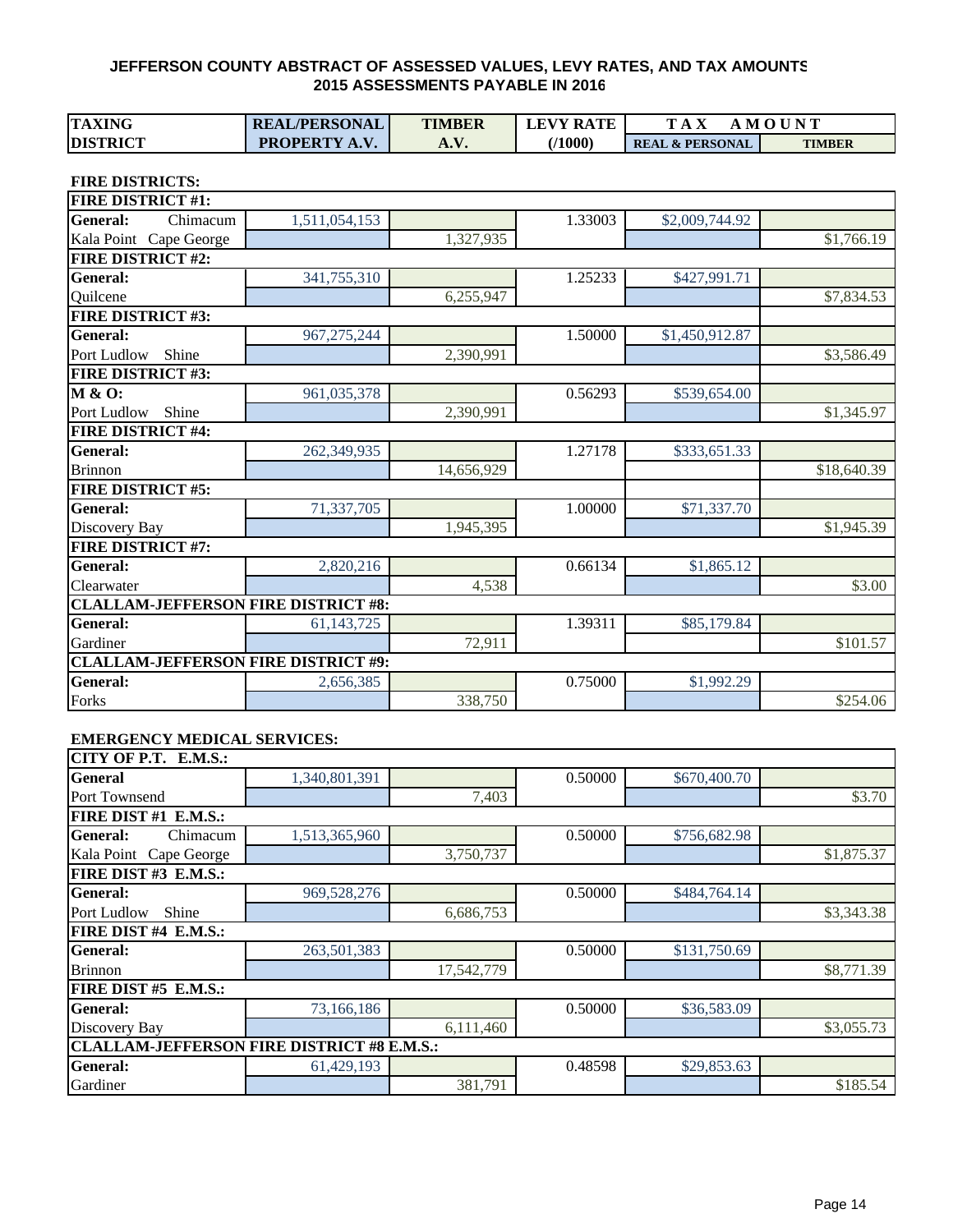| <b>TAXING</b>   | <b>REAL/PERSONAL</b> | <b>TIMBER</b> | <b>LEVY RATE</b> | T A X                      | AMOUNT        |
|-----------------|----------------------|---------------|------------------|----------------------------|---------------|
| <b>DISTRICT</b> | <b>PROPERTY A.V.</b> | A. V.         | 71000)           | <b>REAL &amp; PERSONAL</b> | <b>TIMBER</b> |

#### **CEMETERY DISTRICTS:**

| <b>CEMETERY DISTRICT #1:</b> |               |            |         |             |          |  |  |  |  |  |  |  |
|------------------------------|---------------|------------|---------|-------------|----------|--|--|--|--|--|--|--|
| General                      | 262, 165, 894 |            | 0.01907 | \$5,000.00  |          |  |  |  |  |  |  |  |
| <b>Brinnon</b>               |               | 4,088,973  |         |             | \$77.98  |  |  |  |  |  |  |  |
| <b>CEMETERY DISTRICT #2:</b> |               |            |         |             |          |  |  |  |  |  |  |  |
| General                      | 335,083,542   |            | 0.03620 | \$12,128.59 |          |  |  |  |  |  |  |  |
| Quilcene                     |               | 18,600,196 |         |             | \$673.25 |  |  |  |  |  |  |  |
| <b>CEMETERY DISTRICT #3:</b> |               |            |         |             |          |  |  |  |  |  |  |  |
| General                      | 61,396,775    |            | 0.06515 | \$4,000.00  |          |  |  |  |  |  |  |  |
| Gardiner                     |               | 282,632    |         |             | \$18.41  |  |  |  |  |  |  |  |

#### **PARK & RECREATION DISTRICT #1:**

| <b>Operating Levy</b>                     | 160.298.749 |             | 0.15000        | \$24,044.81 |          |  |  |  |  |
|-------------------------------------------|-------------|-------------|----------------|-------------|----------|--|--|--|--|
|                                           |             | 4.040.939   |                |             | \$606.14 |  |  |  |  |
| <b>PARK &amp; RECREATION DISTRICT #2:</b> |             |             |                |             |          |  |  |  |  |
| <b>Operating Levy</b>                     | 263,501,383 |             | <b>NO LEVY</b> |             |          |  |  |  |  |
|                                           |             | 17,542,779. |                |             | \$0.00   |  |  |  |  |

#### **FLOOD ZONES:**

| <b>FLOOD ZONE #1 (Dosewallips River watershed):</b>     |            |                        |                |      |  |  |  |  |  |  |  |
|---------------------------------------------------------|------------|------------------------|----------------|------|--|--|--|--|--|--|--|
| General                                                 | 30,399,696 | <b>NO LEVY</b><br>0.00 |                |      |  |  |  |  |  |  |  |
| <b>FLOOD ZONE #2 (Big Quilcene River watershed):</b>    |            |                        |                |      |  |  |  |  |  |  |  |
| General                                                 | 24,819,214 |                        | <b>NO LEVY</b> | 0.00 |  |  |  |  |  |  |  |
| <b>FLOOD ZONE #3 (Little Quilcene River watershed):</b> |            |                        |                |      |  |  |  |  |  |  |  |
| General                                                 | 65.154.613 |                        | <b>NO LEVY</b> | 0.00 |  |  |  |  |  |  |  |

#### **WATER DISTRICTS:**

| <b>WATER DISTRICT #1:</b> |                   |                |      |  |
|---------------------------|-------------------|----------------|------|--|
| General                   | 255<br>22.614.255 | <b>NO LEVY</b> | 0.00 |  |
| <b>WATER DISTRICT #2:</b> |                   |                |      |  |
| General                   | 3,756,092         | <b>NO LEVY</b> | 0.00 |  |

#### **STATE FOREST PROTECTION ASSESSMENT:**

| Fire<br>Patron | Ð<br>$\cdot$ JIAL =<br>. | \$194.738.73 |  |  |  |  |  |  |  |  |
|----------------|--------------------------|--------------|--|--|--|--|--|--|--|--|
|                |                          |              |  |  |  |  |  |  |  |  |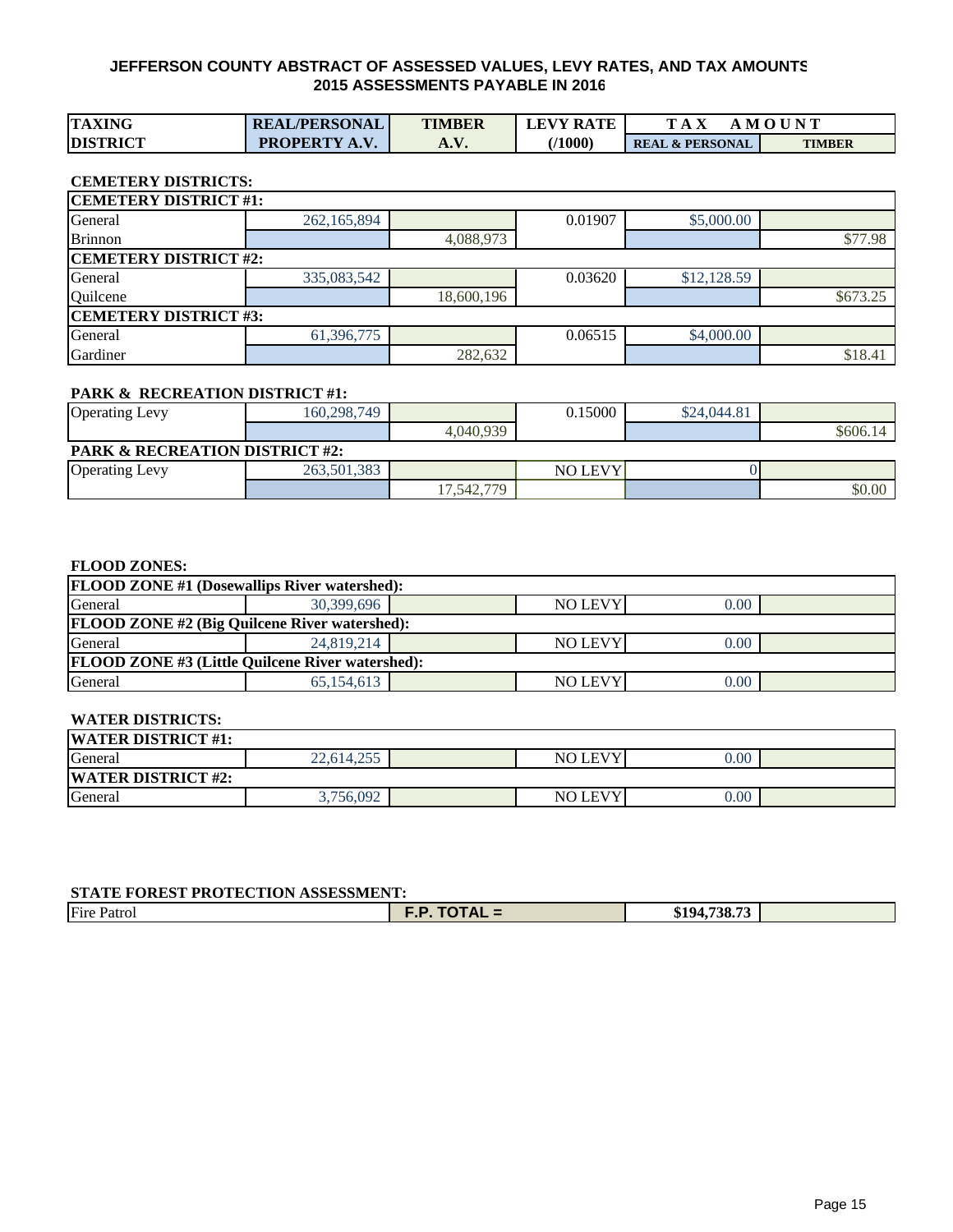## **JEFFERSON COUNTY 2015/2016 TAXING DISTRICTS COMPARISONS**

| <b>TAXING DISTRICT</b>                                              | <b>2014 VALUATION</b><br><b>2015 TAXES</b>   | <b>LEVY AMOUNT</b><br>2015             | <b>2015 VALUATION</b><br><b>2016 TAXES</b> | <b>LEVY AMOUNT</b><br>2016   | <b>LEVY AMOUNT</b><br><b>DIFFERENCE</b> | <b>LEVY</b><br>% DIFF       |
|---------------------------------------------------------------------|----------------------------------------------|----------------------------------------|--------------------------------------------|------------------------------|-----------------------------------------|-----------------------------|
| <b>STATE SCHOOLS:</b>                                               | 4,586,148,600                                | 10,079,378.00                          | 4,638,002,579                              | 9,774,690.00                 | $-$304,688.00$                          | $-3.02%$                    |
|                                                                     |                                              |                                        |                                            |                              |                                         |                             |
| <b>COUNTY: Current Expense</b>                                      | 4,587,247,864                                | 7,383,187.10                           | 4,639,591,919                              | 7,500,601.63                 | \$117,414.53                            | 1.59%                       |
| <b>COUNTY: Mental Health</b>                                        | 4,587,247,864                                | 42,614.25                              | 4,639,591,919                              | 43,304.36                    | \$690.11                                | 1.62%                       |
| <b>COUNTY: Dev. Disabilities</b><br><b>COUNTY: Veteran's Relief</b> | 4,587,247,864                                | 42,614.25                              | 4,639,591,919                              | 43,304.36                    | \$690.11<br>\$698.80                    | 1.62%<br>1.62%              |
|                                                                     | 4,587,247,864                                | 43,150.58                              | 4,639,591,919                              | 43,849.38                    |                                         |                             |
| <b>COUNTY: Conservation Futures</b>                                 | 4,587,247,864                                | 219,828.42                             | 4,639,591,919                              | 223,636.66                   | \$3,808.24                              | 1.73%                       |
| <b>COUNTY ROADS: General</b>                                        | 3,287,866,796                                | 3,479,333.8                            | 3,298,790,528                              | 3,549,169.8                  | \$69,835.97                             | 2.01%                       |
| <b>COUNTY ROADS: Diversion</b>                                      | 3,287,866,796                                | 720,000.00                             | 3,298,790,528                              | 720,000.00                   | \$0.00                                  | $0.00\%$                    |
|                                                                     |                                              |                                        |                                            |                              |                                         |                             |
| <b>CITY OF P.T.: General</b>                                        | 1,299,381,068                                | 2,166,974.72                           | 1,340,801,391                              | 2,191,531.63                 | \$24,556.91                             | 1.13%                       |
| CITY OF P.T.: Library LID Lift                                      | 1,299,381,068                                | 1,008,212.67                           | 1,340,801,391                              | 1,019,508.70                 | \$11,296.03                             | 1.12%                       |
| CITY OF P.T.: Fire LID Lift                                         | 1,299,381,068<br>* * * * * * * * * * * * * * | 665,366.06<br>*************            | 1,340,801,391                              | 673,312.36                   | \$7,946.30<br>**************            | 1.19%<br>* * * * * * * *    |
| CITY OF P.T.: Mt. View Bond                                         |                                              |                                        | 1,316,507,613                              | 67,011.62                    |                                         |                             |
| <b>CEMETERY DIST #1: General</b>                                    | 261,675,066                                  | 5,000.00                               | 262, 165, 894                              | 5,000.00                     | \$0.00                                  | 0.00%                       |
| <b>CEMETERY DIST #2: General</b>                                    | 329,112,349                                  | 12,000.00                              | 335,083,542                                | 12,128.59                    | \$128.59                                | 1.07%                       |
| <b>CEMETERY DIST #3: General</b>                                    | 58,084,994                                   | 4,000.00                               | 61,396,775                                 | 4,000.00                     | \$0.00                                  | $0.00\%$                    |
|                                                                     |                                              |                                        |                                            |                              |                                         |                             |
| FIRE DISTRICT #1: General<br><b>FIRE DISTRICT #2: General</b>       | 1,506,072,410<br>335,631,766                 | 1,969,270.78<br>419,539.71             | 1,511,054,153<br>341,755,310               | 2,009,744.92<br>427,991.71   | \$40,474.14<br>\$8,452.00               | 2.06%<br>2.01%              |
| <b>FIRE DISTRICT #3: General</b>                                    | 970,668,635                                  | 1,456,002.9                            | 967,275,244                                | 1,450,912.87                 | $-$5,090.08$                            | $-0.35%$                    |
| FIRE DISTRICT #3: M & O                                             | 963,556,568                                  | 513,000.00                             | 958,644,387                                | 539,654.03                   | \$26,654.03                             | 5.20%                       |
| FIRE DISTRICT #4: General                                           | 261,959,071                                  | 327,448.84                             | 262,349,935                                | 333,651.33                   | \$6,202.49                              | 1.89%                       |
| <b>FIRE DISTRICT #5: General</b>                                    | 71,262,271                                   | 71,262.27                              | 71,337,705                                 | 71,337.70                    | \$75.43                                 | 0.11%                       |
| <b>FIRE DISTRICT #7: General</b>                                    | 2,866,126                                    | 1,853.88                               | 2,820,216                                  | 1,865.12                     | \$11.24                                 | 0.61%                       |
| FIRE DISTRICT #8: General (Clall/Jeff)                              | 57,793,104<br>**************                 | 83,087.56<br>* * * * * * * * * * * * * | 61,143,725                                 | 85,179.84                    | \$2,092.28<br>**************            | 2.52%<br>* * * * * * * *    |
| FIRE DISTRICT #9: General (Clall/Jeff)                              |                                              |                                        | 2,656,385                                  | 1,992.29                     |                                         |                             |
| CITY OF P.T.: E.M.S.                                                | 1,299,381,068                                | 649,690.5                              | 1,340,801,391                              | 670,400.70                   | \$20,710.17                             | 3.19%                       |
| FIRE DISTRICT #1: E.M.S.                                            | 1,508,369,372                                | 754,184.69                             | 1,513,365,960                              | 756,682.98                   | \$2,498.29                              | 0.33%                       |
| FIRE DISTRICT #3: E.M.S.                                            | 973,187,818                                  | 486,593.91                             | 969,528,276                                | 484,764.14                   | $-$1,829.77$                            | $-0.38%$                    |
| FIRE DISTRICT #4: E.M.S.                                            | 263,006,541                                  | 131,503.27                             | 263,501,383                                | 131,750.69                   | \$247.42                                | 0.19%                       |
| FIRE DISTRICT #5: E.M.S.                                            | 72,971,750                                   | 36,485.88                              | 73,166,186                                 | 36,583.09                    | \$97.21                                 | 0.27%                       |
| FIRE DISTRICT #8: E.M.S. (Clall/Jeff)                               | 58,116,633                                   | 29,058.3                               | 61,429,193                                 | 29,853.63                    | \$795.31                                | 2.74%                       |
| <b>HOSPITAL DIST #1: General</b>                                    | 30,372,562                                   | 22,365.45                              | 29,242,908                                 | 21,932.18                    | $-$433.27$                              | $-1.94%$                    |
| <b>HOSPITAL DIST #2: General</b>                                    | 4,556,651,121                                | 158,236.61                             | 4,610,106,207                              | 166,897.03                   | \$8,660.42                              | 5.47%                       |
| HOSPITAL DIST #2: 2004 Admin Bond                                   | 4,556,651,121                                | 259,150.00                             | 4,610,106,207                              | 254,025.00                   | $-$5,125.00$                            | $-1.98%$                    |
| LIBRARY DIST #1: General                                            | 3,287,866,796                                | 1,643,933.40                           | 3,298,790,528                              | 1,649,395.26                 | \$5,461.86                              | 0.33%                       |
|                                                                     |                                              |                                        |                                            |                              |                                         |                             |
| PARK & REC DIST #1: General<br>PARK & REC DIST #2: General          | 160,780,963<br>**************                | 24,117.14<br>*************             | 160,298,749<br>**************              | 24,044.81<br>*************   | $-$72.33$<br>**************             | $-0.30%$<br>* * * * * * * * |
|                                                                     |                                              |                                        |                                            |                              |                                         |                             |
| PORT OF P.T.: General                                               | 4,587,247,864                                | 927,469.52                             | 4,639,591,919                              | 942,242.43                   | \$14,772.91                             | 1.59%                       |
|                                                                     |                                              |                                        |                                            |                              |                                         |                             |
| P.U.D. NO. 1: General                                               | 4.587.247.864                                | 530,000.00                             | 4,639,591,919                              | 505,613.2                    | $-$ \$24.386.77                         | $-4.60%$                    |
| SCHOOL DIST # 20: M & O                                             | 11.541.023                                   | 13,578.44                              | 11,696,502                                 | 19,180.42                    | \$5,601.98                              | 41.26%                      |
| SCHOOL DIST # 46: M & O                                             | 259,440,775                                  | 285,251.34                             | 259,561,850                                | 295,719.70                   | \$10,468.36                             | 3.67%                       |
| SCHOOL DIST # 48: 1998 Bond                                         | 325,906,811                                  | 156,289.26                             | 332, 193, 655                              | 161,686.62                   | \$5,397.36                              | 3.45%                       |
| <b>SCHOOL DIST # 48: M &amp; O</b>                                  | 325,906,811                                  | 504,485.33                             | 332, 193, 655                              | 527,422.77<br>1,328,519.92   | \$22,937.44                             | 4.55%<br>1.43%              |
| SCHOOL DIST # 49: 2012 Capital Proj.<br>SCHOOL DIST #49: M & O      | 1,701,559,777<br>1,701,559,777               | 1,309,762.66<br>2,723,652.75           | 1,706,576,339<br>1,706,576,339             | 3,026,651.74                 | \$18,757.26<br>\$302,998.99             | 11.12%                      |
| SCHOOL DIST # 50: 2012 Capital Proj.                                | 2,141,105,626                                | 1,177,056.42                           | 2,189,765,148                              | 1,181,876.20                 | \$4,819.78                              | 0.41%                       |
| <b>SCHOOL DIST #50: M &amp; O</b>                                   | 2,141,105,626                                | 3,341,888.07                           | 2,189,765,148                              | 3,455,244.8                  | \$113,356.77                            | 3.39%                       |
| <b>SCHOOL DIST #323: 1996 Bond</b>                                  | * * * * * * * * * * * *                      | ************                           | * * * * * * * * * * * *                    | * * * * * * * * * * * *      | **************                          | ********                    |
| <b>SCHOOL DIST #323: M &amp; O</b>                                  | 53,022,881                                   | 84,854.76                              | 55,876,539                                 | 84,741.20                    | $-$113.56$                              | $-0.13%$                    |
| SCHOOL DIST #402: 1998 & 2009 Bond                                  | 18,960,030                                   | 37,435.56                              | 17,726,773                                 | 37,917.39                    | \$481.83                                | 1.29%                       |
| SCHOOL DIST #402: M & O<br><b>LEVY Sub-Total:</b>                   | 18,960,030                                   | 25,476.87<br>\$46,025,646.08           | 17,726,773                                 | 24,799.94<br>\$46,611,324.84 | $-$676.93$<br>\$585,678.76              | $-2.66%$<br>1.27%           |
| <b>FIRE PATROL</b>                                                  |                                              | 196,092.97                             |                                            | 194,738.73                   | $-$1,354.24$                            | $-0.69%$                    |
|                                                                     |                                              |                                        |                                            |                              |                                         |                             |
|                                                                     | <b>TOTAL LEVY</b>                            | \$46,221,739.05                        | <b>TOTAL LEVY</b>                          | \$46,806,063.57              | \$584,324.52                            | 1.26%                       |